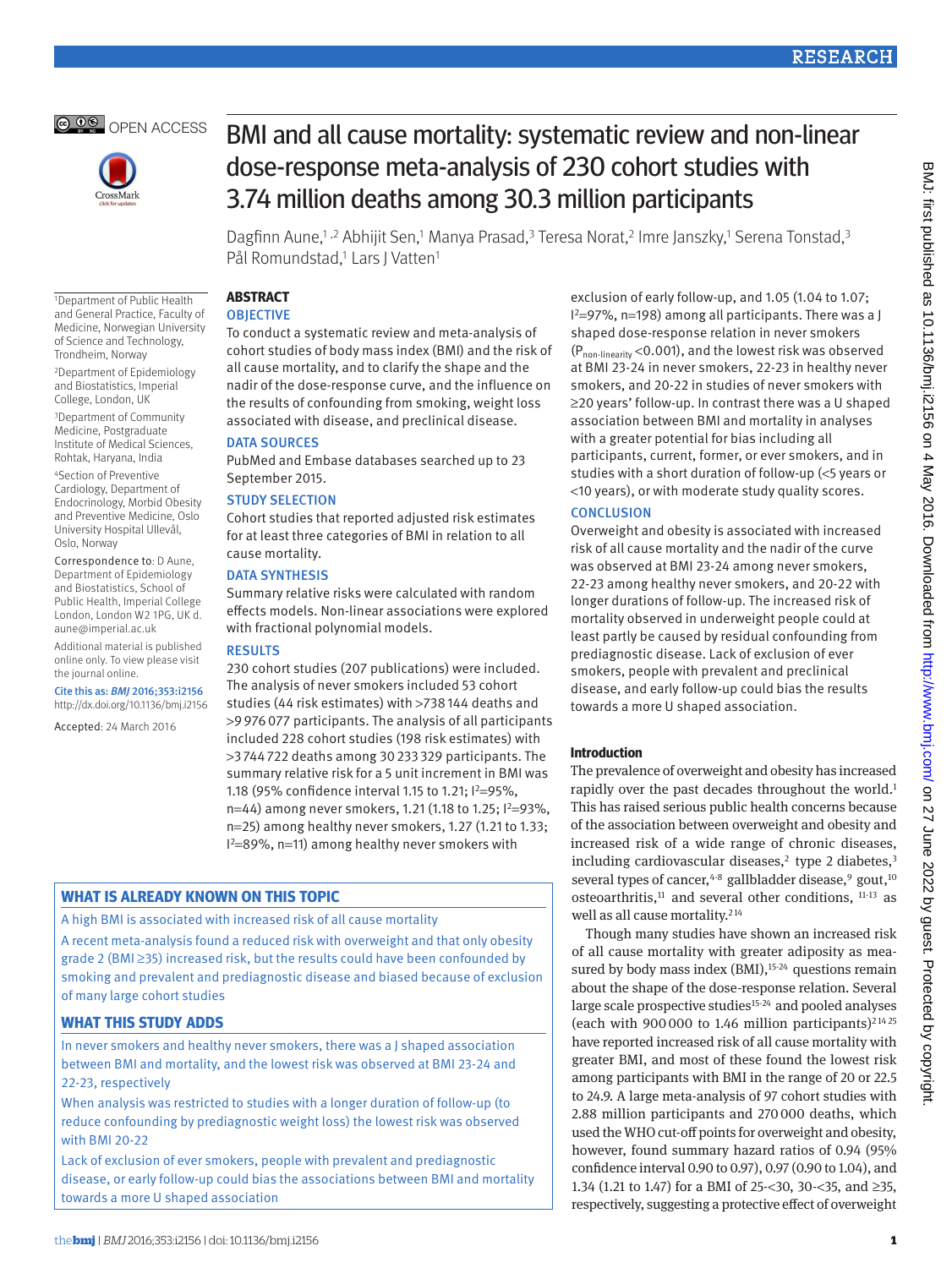on mortality and that only severely obese people are at increased risk of mortality.26 That review, however, had several limitations—for example, it excluded several large and some smaller studies including >5.4 million participants and >1.1 million deaths that used more refined categorisations of BMI than the WHO categorisations.15 <sup>16</sup> 18-20 <sup>24</sup> 27-54 Thus more deaths and participants were excluded than included in the analysis, and questions have been raised with regard to the validity of the findings.55 In addition, a large number of additional cohorts were either missed by the search or excluded from the analysis,<sup>56-65</sup> and at least 53 additional studies have since been published, including >2.3 million deaths and  $>21.6$  million participants.<sup>23 24 65-115</sup> An updated analysis is therefore warranted.

It is well known that smoking strongly increases risk of mortality and many specific causes of death,<sup>116 117</sup> and there is therefore a great potential for residual confounding by smoking as it is typically also associated with lower weight.<sup>118</sup> Indeed, many studies have reported a different shape of the dose-response relation between BMI and mortality when the analysis is restricted to people who have never smoked or in comparisons between smokers and never smokers,<sup>214-2224 77</sup> but this was not adequately dealt with in the previous meta-analysis.26 Furthermore, confounding by prevalent or undiagnosed illness could also have biased the results. It is well known that many chronic diseases (which increase the risk of death) lead to weight loss.<sup>119</sup> Weight loss can precede a diagnosis of disease by many years and because of such preclinical weight loss the associations between low BMI and increased mortality might at least partly be caused by confounding by preclinical disease.120 Such bias might be avoided by the exclusion of people with prevalent disease at baseline, by exclusion of the early follow-up period of the studies, and by stratifying studies by duration of follow-up, but the most recent meta-analysis did not conduct such subgroup or sensitivity analyses.<sup>26</sup>

For these reasons we conducted a systematic review and dose-response meta-analysis of published cohort studies to clarify the strength and the shape of the dose-response relation between BMI and all cause mortality, the potential confounding effects of smoking, and whether prevalent disease, exclusion of early follow-up, or stratification by duration of follow-up, or the quality of the studies influenced the association between BMI and all cause mortality. We used fractional polynomial models to assess the association between BMI and mortality, and this allowed for inclusion of all relevant studies reporting results for three or more categories of BMI and not only those reporting results using the WHO criteria for categorisation of BMI.

#### **Methods**

#### Search strategy and inclusion criteria

We searched PubMed and Embase up to 23 September 2015 for eligible studies (DA, AS), using wide search terms (appendix 1). We followed standard criteria for conducting and reporting meta-analyses.121 In addition, we searched the reference lists of a previous metaanalysis26 for further studies. Study quality was assessed with the Newcastle-Ottawa scale.122

#### Patient involvement

No patients were involved in setting the research question or the outcome measures, nor were they involved in developing plans for design, or implementation of the study. No patients were asked to advise on interpretation or writing up of results. There are no plans to disseminate the results of the research to study participants or the relevant patient community.

#### Study selection

We included cohort studies of the association between BMI and risk of all cause mortality published in English language and excluded abstract only publications and grey literature. In each publication, adjusted relative risk estimates (hazard ratios or risk ratios) for three or more BMI categories had to be available, either with the 95% confidence intervals or with the information to calculate them. The dose-response analysis, a quantitative measure of the exposure (BMI), also had to be available. Studies from populations living in the community were included, while studies that included only patients (for example, those with diabetes, stroke, heart disease, and cancer), nursing home residents, and disabled people were excluded. When multiple publications were published from the same study, in general we used the publication with the largest number of deaths. Exceptions to this rule were made when publications with smaller number of deaths provided more detailed analyses with restriction to never smokers, healthy people, and/or exclusion of early follow-up than the publications with larger number of deaths. In the analysis of never smokers, the definition of never smokers was strict so we did not include data from studies that combined never smokers and former smokers who had quit for a long duration. When more detailed analyses (restricted to never smokers or other subgroups) were published in an overlapping publication but not in the publication used for the main analysis we used the information from the overlapping publication in the specific analysis, but each study was included only once in each analysis. Studies that reported only a continuous linear risk estimate were excluded as there is evidence that the association between BMI and mortality is non-linear. A list of the excluded studies and reasons for exclusion is provided in table A in appendix 2.

#### Data extraction

We extracted the following data from each study: the first author's last name, publication year, country or region where the study was conducted, study period, sample size, number of deaths/participants, whether exclusions were made for prevalent disease, whether exclusions were made for early follow-up, BMI and any subgroup, exposure level, relative risks and 95% confidence intervals for categories of BMI, and variables adjusted for in the analysis. One author (DA) extracted data, and another author (MP) checked them for accuracy. For one study<sup>16</sup> we contacted the authors for clarification of which studies were included in the analysis.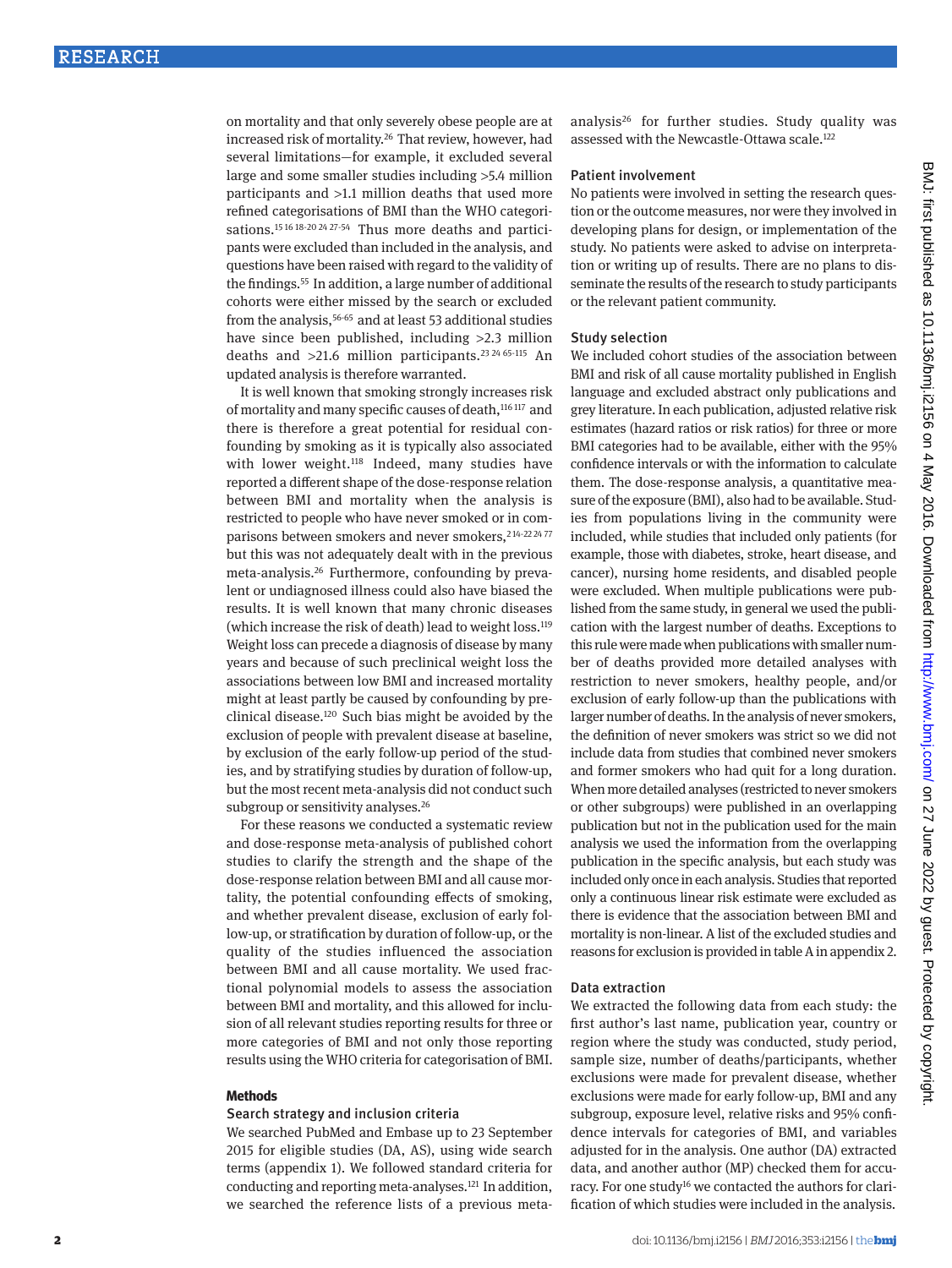#### Statistical methods

We used a random effects model to calculate summary relative risks and 95% confidence intervals for a 5 unit increment in BMI.123 For the primary analysis we used the model from each study that had the greatest degree of control for potential confounding, with the exception of studies that also adjusted mutually between BMI and waist circumference and waist to hip ratio or that adjusted for potentially intermediate variables such as diabetes, hypertension, and serum cholesterol, for which we used the multivariate model without such adjustment if available. If the alternative model was adjusted only for age and the multivariate model included other confounders as well, we chose the multivariate model with intermediates. We estimated the average of the natural logarithm of the relative risks and weighted the relative risk from each study according to the method of DerSimonian and Laird.123 A two tailed P<0.05 was considered significant. If studies reported results separately for men and women or other subgroups we combined the subgroup specific estimates using a fixed effects model to generate an estimate for both subgroups combined so that each study was represented only once in the analyses.

We used the method described by Greenland and Longnecker<sup>124</sup> for the linear dose-response analysis of BMI and mortality and calculated study specific slopes (linear trends) and 95% confidence intervals from the natural logs of the reported relative risks and confidence intervals across categories of BMI. When the reference category was not the lowest category (because, for example, of power issues) we excluded the categories below the reference category for the linear dose-response analysis to model the association between higher BMI and mortality. The mean or median BMI level in each category was assigned to the corresponding relative risk for each study, and for studies that reported the exposures in ranges we used the midpoint of the upper and the lower cut-off point. When upper and lower categories were open ended or had extreme upper or lower values, we used the width of the adjacent category to calculate an upper or lower bound. When studies reported analyses by the WHO categories of overweight and obesity we used a BMI of 15 as a lower bound for the underweight category (<18.5) and 18.5 as the lower bound for the normal weight category (<25). A potential non-linear dose-response relation between BMI in relation to mortality was examined by using fractional polynomial models.125 We determined the best fitting second order fractional polynomial regression model, defined as the one with the lowest deviance. A likelihood ratio test assessed the difference between the non-linear and linear models to test for non-linearity.125 For the non-linear dose-response analysis we included all categories of BMI (even the underweight categories) to model the association between BMI and mortality across the full BMI range and used the method of Hamling and colleagues to convert risk estimates when the lowest category was not the reference category.126 The analyses were re-scaled so the reference category was a BMI of 23, which seemed to be the nadir of the curve among never smokers, so there was no loss of statistical power from these re-calculations. The fractional polynomial method estimated a dose-response curve for each study across the BMI values observed in the whole dataset (which was extrapolated across the full BMI range for studies with a limited BMI range), so all studies contributed to the pooled risk estimates across the full BMI range. The dose-response curves for each of the individual studies were then pooled into an overall dose-response curve, which are the curves showed in the non-linear figures. The relative risk estimates in the tables were based on the non-linear figures but show risk estimates for selected BMI values.

We conducted subgroup and meta-regression analyses to investigate potential sources of heterogeneity and heterogeneity between studies quantitatively assessed by the Q test and I<sup>2</sup>.<sup>127</sup> Small study effects, such as publication bias, were assessed by inspection of the funnel plots for asymmetry and with Egger's test<sup>128</sup> and Begg's test,129 with the results considered to indicate small study effects when P<0.10. To avoid potential confounding by smoking we present results on BMI and mortality in never smokers as the primary analysis, and conducted further restrictions to healthy never smokers and healthy never smokers with exclusion of the early follow-up in supplementary analyses (here and throughout, healthy never smokers refers to never smokers who were healthy at baseline). We also report results among all participants (not excluding smokers) for comparison with the most recent meta-analysis<sup>26</sup> and in smokers in secondary analyses. Further subgroup analyses were conducted by sex, method of assessment of weight and height, duration of follow-up, geographical location, number of deaths, study quality and adjustment for confounders, adjustment for mediators, and restriction to studies with appropriate adjustment for age, smoking, alcohol, and physical activity, but without adjustment for prevalent disease or intermediate factors. Because we did not have access to the original data and because not every study excluded early follow-up we also conducted analyses stratified by duration of follow-up to investigate the influence of undiagnosed disease on the results. As the number of deaths increases with increasing duration of follow-up, the early follow-up (when participants with undiagnosed disease most likely would have died) will account for a smaller and smaller proportion of the total deaths the longer the duration of follow-up is. As preclinical weight loss can precede the diagnosis of disease by many years, stratification by duration of follow-up can allow for assessments of the longer term impact of confounding by undiagnosed disease. We used Stata, version 12.0 (Stata Corp, College Station, TX) for the statistical analyses.

#### **Results**

From a total of 112173 records identified by the search we included 207 publications16-24 27-54 56-115 130-239 with 230 cohort studies including >3 748 549 deaths among 30361918 participants in the meta-analysis of BMI and risk of all cause mortality (table B in appendix 2; fig 1 ). Table 1 summarises the main characteristics (number of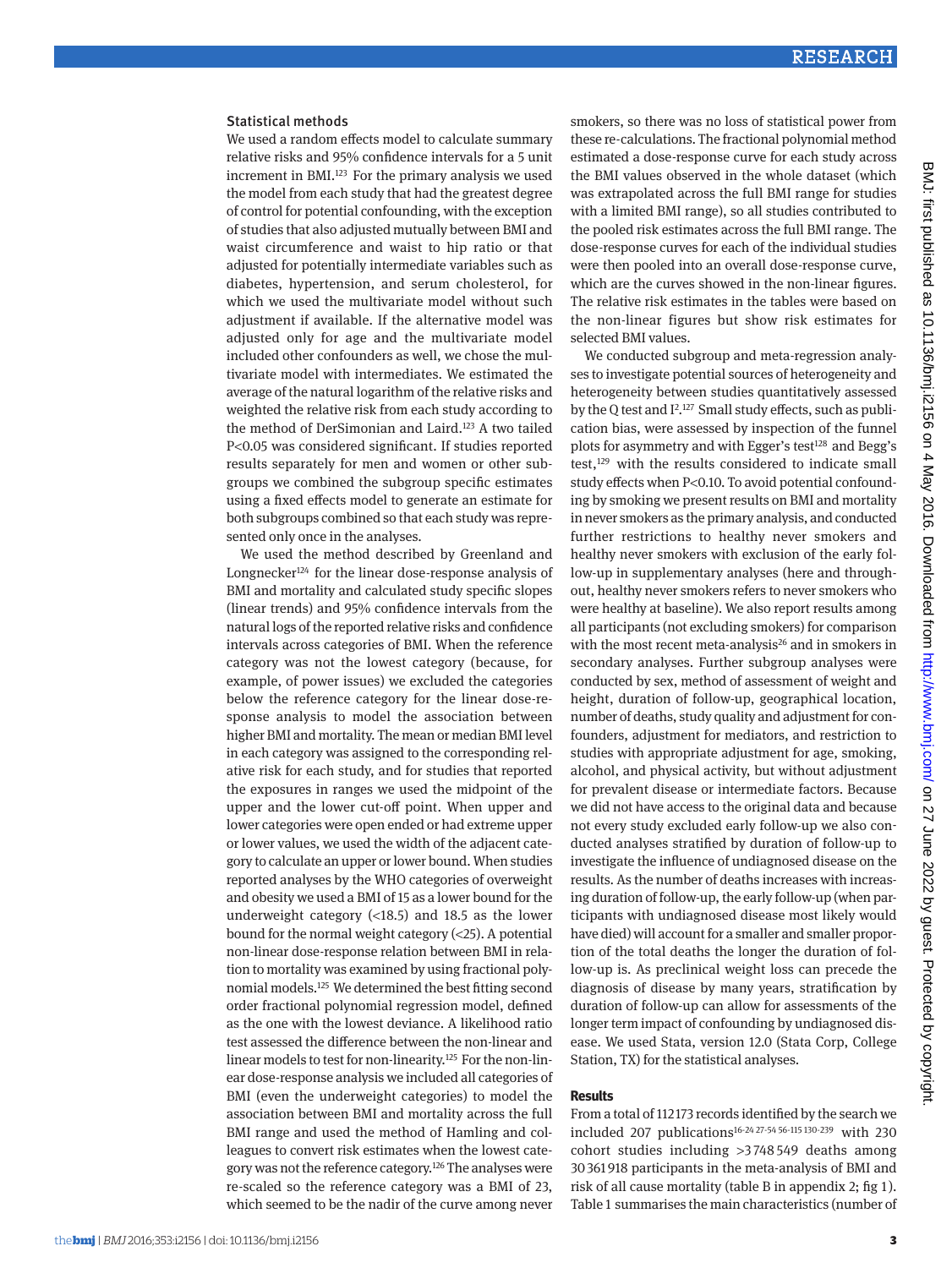

Fig 1 | Flow chart of study selection in systematic review and non-linear dose-response meta-analysis of BMI and all cause mortality

Table 1 | Key characteristics of studies included in review of BMI and all cause mortality in never smokers and all participants

|                                                          | Never smokers   | All participants |
|----------------------------------------------------------|-----------------|------------------|
| No of studies (risk estimates)                           | 53 (44)         | 228 (198)        |
| No of deaths                                             | >738144         | >3744722         |
| No of participants                                       | >9981558        | 30233329         |
| No of studies (risk estimates) by geographical location: |                 |                  |
| North America                                            | 22(20)          | 70 (67)          |
| South America                                            | 0(0)            | 3(3)             |
| Europe                                                   | 18(11)          | 96 (69)          |
| Australia                                                | 2(2)            | 9(9)             |
| Asia                                                     | 11(11)          | 49 (49)          |
| Pacific                                                  | 0(0)            | 1(1)             |
| No of studies (risk estimates) by study size:            |                 |                  |
| < 1000                                                   | 2(2)            | 15(12)           |
| $1000 - 10000$                                           | 13(13)          | 92 (90)          |
| 10000-<100000                                            | 20(18)          | 89 (71)          |
| $100000 - 1000000$                                       | 14(7)           | 20(20)           |
| ≥1000000                                                 | 1(1)            | 12(5)            |
| Missing                                                  | 3(3)            | 0(0)             |
| Range of study size                                      | 441-7436748     | 162-12832637     |
| Mean, median                                             | 243 453, 203 46 | 152 694, 8876    |
| Duration of follow-up:                                   |                 |                  |
| Range of follow-up (years)                               | 3.9-35          | $2 - 42$         |
| Mean, median (years)                                     | 14.2, 12        | 13.8, 12         |

studies, cases, and participants, geographical location, study size, and mean or median duration of follow-up) of the studies included in the analysis of never smokers and among all participants. Some publications reported on or included data from more than one study (which were analysed as one combined dataset); one publication included data from nine studies,<sup>138</sup> and another publication included eight cohort studies that were combined in one analysis,16 one publication reported results from six studies that were combined.<sup>95</sup> five publications reported results from three studies that were combined,74 <sup>140</sup> <sup>142</sup> <sup>150</sup> 178 four publications reported results from two studies,<sup>163 170 189 191</sup> which were included in the analysis. Four publications reported on men and women separately from the same two studies.<sup>30 31 131 132</sup> Two duplicate publications were included only in subgroup analyses by  $sex^{229\,235}$  as the main article provided only results for both sexes combined<sup>140</sup> or because the duplicate publication had a longer follow-up.235 That publication was not used for the main analysis as it reported only on women, while the main publication reported on both men and women.166 One publication was included only in the analysis of African Americans<sup>237</sup> as the main publication reported results from the full population.<sup>17</sup>

Ninety six studies were from Europe, 71 were from North America, three were from Latin or South America, 49 were from Asia, 10 were from Australia and New Zealand, and one was from the Pacific region (table B in appendix 2). Of the 198 risk estimates included in the non-linear dose-response analysis among all participants, 38 (19.2%) had three categories of BMI, 61 (30.8%) had four categories, 47 (23.7%) had five categories, 17 (8.6%) had six categories, 15 (7.6%) had seven categories, four (2%) had eight categories, 10 (5.1%) had nine categories, and six (3%) had 10 or more categories. Of the 44 risk estimates among never smokers, five (11.4%) had three categories of BMI, five had four categories (11.4%), 13 (29.6%) had five categories, four (9%) had six categories, three (6.8%) had seven categories, four (9%) had eight categories, five (11.4%) had nine categories, and five (11.4%) had 10 or more categories.

# BMI and mortality among never smokers and healthy never smokers

We included 53 cohort studies (43 publications, 44 risk estimates) <sup>16-22</sup> <sup>24</sup> <sup>27</sup> <sup>30</sup> <sup>31</sup> <sup>33</sup> <sup>36</sup> <sup>38</sup> <sup>48</sup> <sup>49</sup> <sup>51</sup> <sup>62</sup> <sup>77</sup> <sup>94</sup> <sup>96</sup> 107 131 132 140 159 166 178-180 183 185 187 188 201 221 228 230 231 234 236 238 239

with >738144 deaths and >9976077 participants in the analysis of never smokers. The summary relative risk for a 5 unit increase in BMI was 1.18 (95% confidence interval 1.15 to 1.21;  $I^2 = 95\%$ ,  $P_{heterogeneity} < 0.001$ ; fig A in appendix 3). There was no evidence of publication bias with Egger's test (P=0.67) or Begg's test (P=0.66) (fig B in appendix 3). There was evidence of non-linearity (P<0.001), and there was a J shaped association between BMI and mortality in never smokers with the lowest mortality observed with a BMI of 23-24 (fig 2). Table 2 shows the relative risk estimates from the non-linear dose-response analysis for selected BMI values, and these are derived from the non-linear figures. The association was similar in men and in women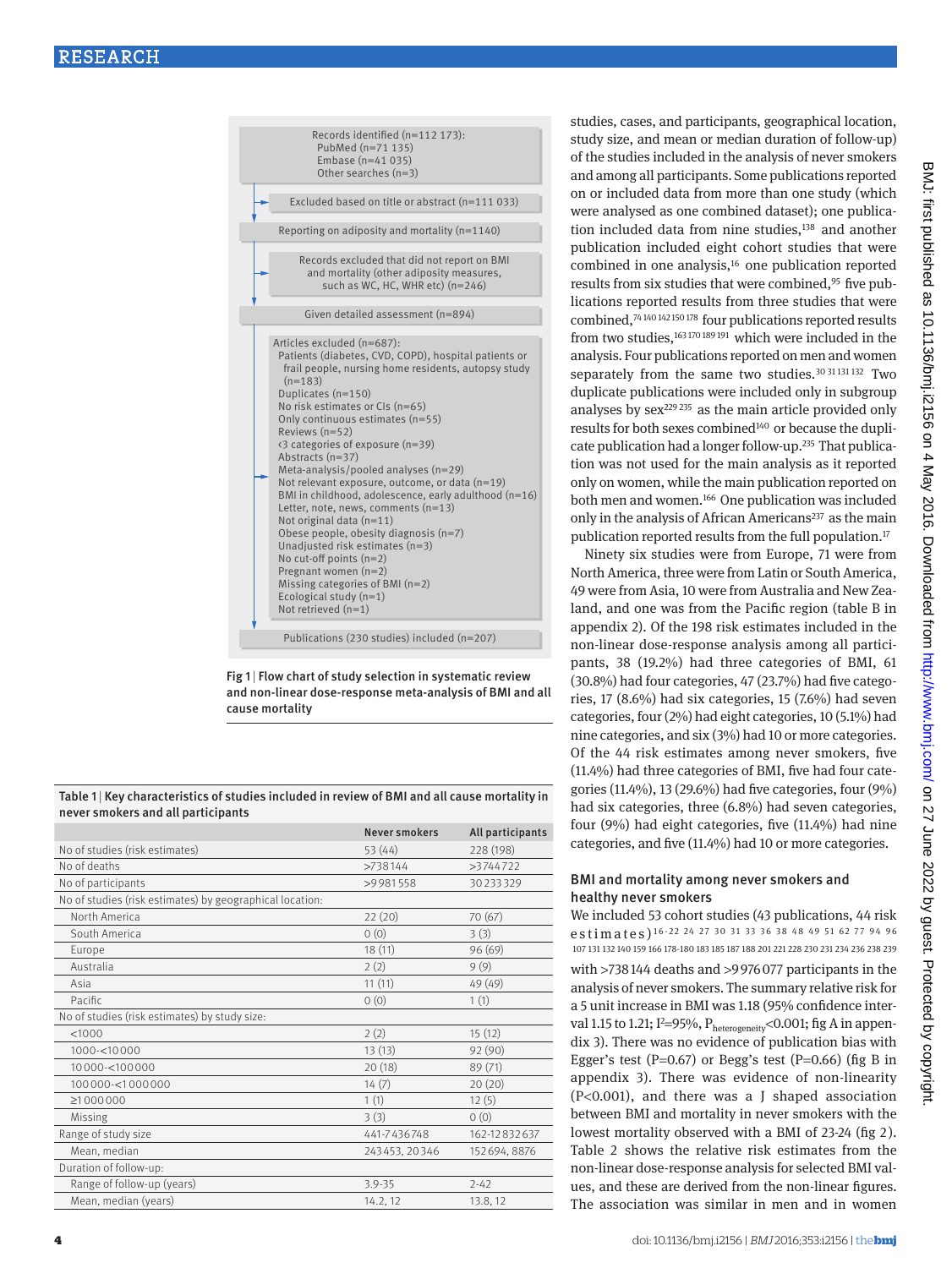

Fig 2 | Non-linear dose-response analysis of BMI and all cause mortality among never smokers, healthy never smokers, all participants, current, former, and ever smokers

(tables C and D in appendix 2). In an analysis of five studies of African American people who had never smoked,<sup>22 24 94 96 237</sup> the summary relative risk was 1.13 (1.10 to 1.17) for a 5 unit increase in BMI (fig C in appendix 3), and there was evidence of a J shaped association ( $P_{non-linearity}$ <0.001; fig D in appendix 3).

We included 26 cohort studies (25 publications, 25 risk estimates) 18 <sup>19</sup> <sup>20</sup> <sup>21</sup> <sup>22</sup> <sup>24</sup> <sup>27</sup> <sup>30</sup> <sup>38</sup> <sup>48</sup> <sup>51</sup> <sup>77</sup> <sup>94</sup> <sup>131</sup> <sup>132</sup> <sup>140</sup> <sup>159</sup> <sup>178</sup> <sup>180</sup> <sup>183</sup> <sup>185</sup> <sup>188</sup> <sup>228</sup> <sup>236</sup> 238 with >74464 deaths among 727687 participants in the analysis of healthy never smokers (which in general excluded people with prevalent cancer, cardiovascular disease, and in some cases diabetes, and/or people with recent weight loss). The summary relative risk for a 5 unit increment in BMI was 1.21 (95% confidence interval 1.18 to 1.25;  $I^2=93\%$ ,  $P_{heterogeneity}<0.001$ ; fig E in appendix 3, table 2 ). There was evidence of non-linearity (P<0.001), and there was a J shaped association between BMI and mortality in healthy people who had never smoked with the lowest mortality observed with a BMI of 22-23 (fig 2). Further restriction of the analysis to 11 studies18 <sup>19</sup> <sup>21</sup> <sup>24</sup> <sup>27</sup> <sup>30</sup> <sup>51</sup> <sup>185</sup> <sup>228</sup> <sup>229</sup> 238 among healthy people who had never smoked (88860 deaths, 1 192443 participants), which also excluded early follow-up (from first year up to six years of follow-up) gave a summary

relative risk of 1.27 (1.21 to 1.33;  $I<sup>2</sup>=89%$ ,  $P_{heterogeneity}<0.001$ ; fig F in appendix 3).

# BMI and all cause mortality (all participants)

We included 228 cohort studies (191 publications, 198 risk estimates)16-24 27-29 32-54 56-76 78-115 130-227 in the analysis of BMI and risk of all cause mortality and included a total of >3744722 deaths among 30233329 participants. The summary relative risk for a 5 unit increase in BMI was 1.05 (95% confidence interval 1.04 to 1.07;  $I^2=97\%$ ,  $P_{\text{heterogene}}$ .  $_{\text{itv}}$ <0.001; fig G in appendix 3). There was indication of publication bias with Egger's test (P=0.002) but not with Begg's test  $(P=0.82)$ , though the funnel plot indicated missing studies with positive results (fig H in appendix 3).

There was strong evidence of non-linearity (P<0.001), with a U shaped dose-response curve. The lowest mortality was observed with a BMI of 25 (fig 2 , table 2).

#### BMI and mortality in current, former, and ever smokers

We included 22 studies (21 publications)<sup>17 20 22 27 33 38 49</sup> <sup>51</sup> <sup>77</sup> <sup>107</sup> <sup>131</sup> <sup>132</sup> <sup>149</sup> <sup>159</sup> <sup>166</sup> <sup>180</sup> <sup>183</sup> <sup>188</sup> <sup>230</sup> <sup>231</sup> 233 (>270 620 deaths, 3911812 participants), 17 studies (18 publications)<sup>1720</sup> <sup>22</sup> <sup>27</sup> <sup>38</sup> <sup>49</sup> <sup>51</sup> <sup>77</sup> <sup>107</sup> <sup>131</sup> <sup>132</sup> <sup>149</sup> <sup>159</sup> <sup>180</sup> <sup>183</sup> <sup>230</sup> <sup>231</sup> 233 (>126 786 deaths,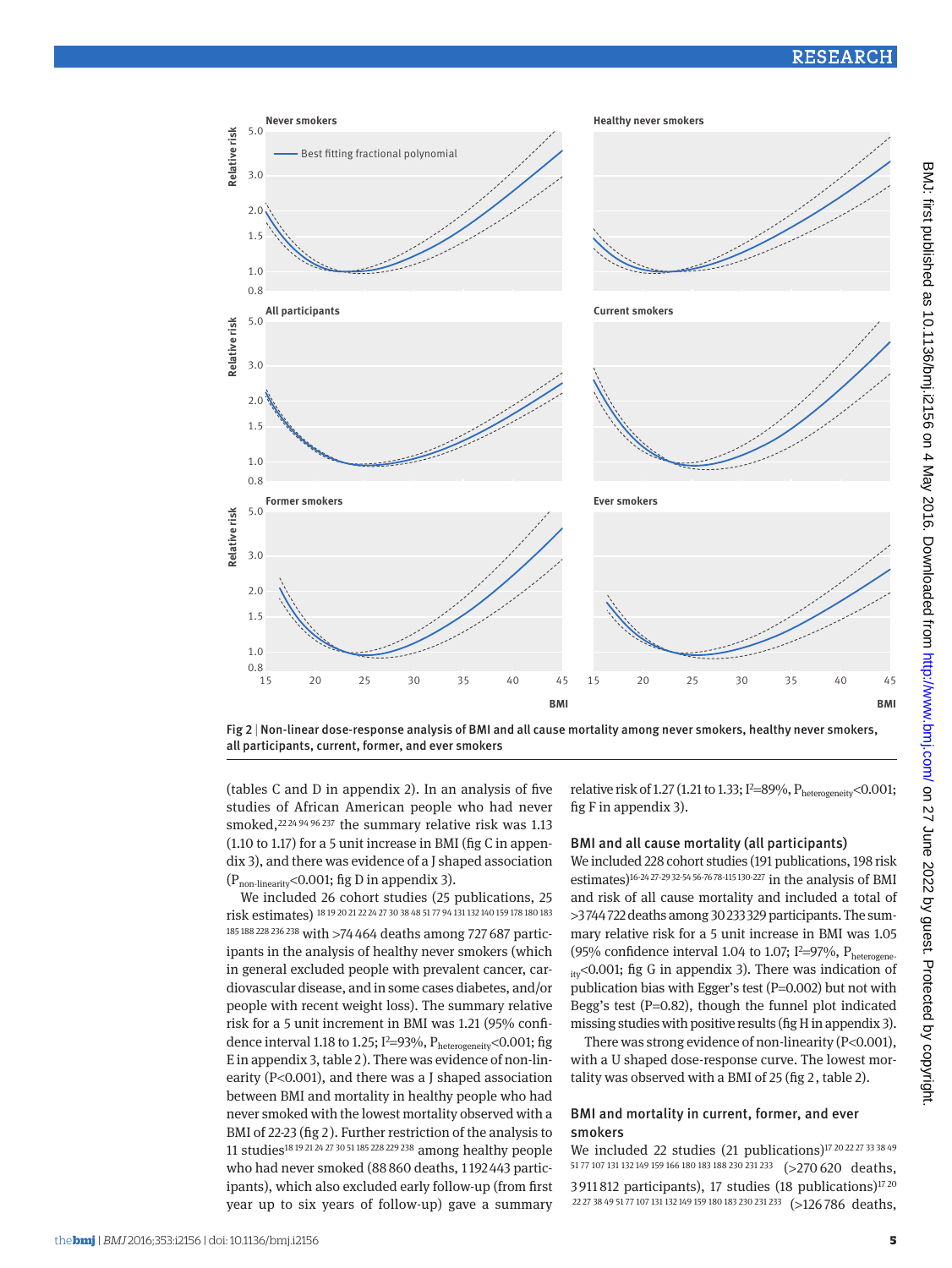Table 2 | Association between BMI and all cause mortality in never smokers, healthy never smokers, all participants, and in smokers. Figures are relative risk estimates from non-linear dose-response analysis

| <b>BMI</b> | Never smokers<br>$(n=44*)$ | Healthy never<br>smokers $(n=26*)$ | All participants<br>$(n=198*)$ | <b>Current smokers</b><br>$(n=18*)$ | <b>Former smokers</b><br>$(n=15*)$ | Ever smokers<br>$(n=24*)$     |
|------------|----------------------------|------------------------------------|--------------------------------|-------------------------------------|------------------------------------|-------------------------------|
| 15         | 2.01 (1.80 to 2.24)        | 1.48 (1.32 to 1.65)                | 2.24 (2.15 to 2.34)            | 2.61 (2.27 to 2.99)                 | $-$ †                              | $-$ †                         |
| 16         | 1.66 (1.51 to 1.83)        | 1.31 (1.19 to 1.44)                | 1.83 (1.77 to 1.91)            | 2.08 (1.84 to 2.34)                 | 2.15 (1.91 to 2.42)                | 1.81 (1.66 to 1.97)           |
| 17.5       | 1.35 (1.25 to 1.45)        | 1.15 (1.07 to 1.24)                | 1.47 (1.43 to 1.51)            | 1.61 (1.46 to 1.76)                 | 1.68 (1.53 to 1.84)                | 1.50 (1.40 to 1.60)           |
| 20         | 1.10 (1.05 to 1.14)        | 1.03 (0.99 to 1.07)                | 1.15 (1.13 to 1.17)            | 1.19 (1.13 to 1.25)                 | 1.20 (1.14 to 1.26)                | 1.16 (1.12 to 1.20)           |
| 22         | 1.01 (1.00 to 1.03)        | 1.00 (0.99 to 1.01)                | 1.03 (1.02 to 1.04)            | 1.04 (1.02 to 1.06)                 | 1.04 (1.03 to 1.06)                | 1.04 (1.02 to 1.05)           |
| 23         | 1.00                       | 1.00 <sub>1</sub>                  | 1.00                           | 1.00                                | 1.00                               | 1.00                          |
| 24         | 1.00 (0.98 to 1.01)        | 1.01 (1.00 to 1.02)                | 0.98 (0.97 to 0.99)            | $0.97(0.96 \text{ to } 0.99)$       | $0.98(0.96 \text{ to } 0.99)$      | $0.98(0.97 \text{ to } 0.99)$ |
| 25         | 1.01 (0.98 to 1.03)        | 1.03 (1.00 to 1.06)                | 0.97 (0.96 to 0.98)            | $0.96(0.93 \text{ to } 1.00)$       | $0.97(0.94 \text{ to } 1.00)$      | $0.97(0.94 \text{ to } 0.99)$ |
| 27.5       | 1.07(1.01 to 1.14)         | 1.11 (1.05 to 1.18)                | $0.98(0.96 \text{ to } 1.01)$  | $0.99$ (0.92 to 1.06)               | 1.00 (0.93 to 1.08)                | $0.98(0.93 \text{ to } 1.04)$ |
| 30         | 1.20 (1.09 to 1.32)        | 1.24 (1.14 to 1.36)                | 1.04 (1.00 to 1.08)            | 1.08 (0.96 to 1.21)                 | 1.11 (0.99 to 1.24)                | 1.05 (0.96 to 1.14)           |
| 32.5       | 1.39 (1.22 to 1.58)        | 1.42 (1.26 to 1.60)                | 1.14 (1.09 to 1.20)            | 1.24 (1.06 to 1.45)                 | 1.28 (1.10 to 1.49)                | 1.15 (1.02 to 1.30)           |
| 35         | 1.65 (1.40 to 1.94)        | 1.66 (1.43 to 1.94)                | 1.29 (1.21 to 1.37)            | 1.48 (1.21 to 1.80)                 | 1.54 (1.27 to 1.87)                | 1.31 (1.13 to 1.52)           |
| 37.5       | 2.02 (1.66 to 2.46)        | 1.98 (1.64 to 2.38)                | 1.49 (1.37 to 1.61)            | 1.82 (1.43 to 2.32)                 | 1.91 (1.51 to 2.41)                | 1.51 (1.27 to 1.81)           |
| 40         | 2.50 (1.98 to 3.15)        | 2.37 (1.91 to 2.95)                | 1.74 (1.59 to 1.91)            | 2.32 (1.74 to 3.08)                 | 2.44 (1.85 to 3.20)                | 1.79 (1.45 to 2.21)           |
| 42.5       | 3.16 (2.42 to 4.12)        | 2.88 (2.24 to 3.69)                | 2.07 (1.86 to 2.30)            | 3.03 (2.18 to 4.20)                 | 3.15 (2.30 to 4.32)                | 2.14 (1.68 to 2.73)           |
| 45         | 4.02 (2.98 to 5.43)        | 3.54 (2.67 to 4.69)                | 2.49 (2.22 to 2.81)            | 4.01 (2.77 to 5.81)                 | 4.18 (2.92 to 5.97)                | 2.61 (1.99 to 3.43)           |

\*No of risk estimates.

†Lowest value was BMI 16.25.

>1 523 435 participants), and 24 studies (25 publications) 17-20 <sup>22</sup> <sup>27</sup> <sup>33</sup> <sup>36</sup> <sup>38</sup> <sup>49</sup> <sup>51</sup> <sup>77</sup> <sup>94</sup> <sup>107</sup> <sup>131</sup> <sup>132</sup> <sup>159</sup> <sup>180</sup> <sup>183</sup> <sup>201</sup> <sup>221</sup> <sup>230</sup> <sup>231</sup> <sup>232</sup> 239 (>696134 deaths, 6616140 participants) studies in the analyses of current, former, and ever smokers, respectively. There was strong evidence of non-linearity in all analyses (P<0.001 for all), and there was a U shaped curve for the association between BMI and mortality among current, former, and ever smokers (fig 2, table 2).

## Subgroup and sensitivity analyses

In the analysis of never smokers there was indication of heterogeneity ( $P=0.02$ ) when we stratified studies by median or mean duration of follow-up (table C in appendix 2), and the summary relative risks for a 5 unit increment in BMI were 1.21 (95% confidence interval 1.14 to 1.28; n=1), 1.11 (0.94 to 1.30; n=11), 1.18 (1.14 to 1.22; n=18), 1.24 (1.09 to 1.40; n=4), 1.30 (1.19 to 1.42; n=2), and 1.25 (1.20 to 1.30; n=7) for <5, 5-<10, 10-<15, 15-<20, 20-<25 and ≥25 years of follow-up, respectively. In the non-linear dose-response analysis restricted to studies with ≥20 or ≥25 years of follow-up, there was no increased risk at the low BMI range down to a BMI of 20, while risk increased slightly even within the high normal range (BMI of 24-<25) but was more pronounced in the overweight, obese, and severely obese BMI ranges (table E in appendix 2, fig 3). In the analysis of all participants there was also significant heterogeneity (P<0.001) when we stratified studies by median or mean duration of follow-up (table B in appendix 2), and the summary relative risks for a 5 unit increment in BMI were 0.90 (0.83 to 0.97; n=15), 1.00 (0.96 to 1.04; n=53), 1.07 (1.05 to 1.08; n=66), 1.09 (1.05 to 1.13; n=27), 1.12 (1.08 to 1.17; n=15), and 1.15 (1.11 to 1.19; n=22) for <5, 5-<10, 10-<15, 15-<20, 20-<25, and ≥25 years of follow-up, respectively. In the non-linear dose-response analysis, the shape of the dose-response curve changed gradually from a U shape to a J shape with increasing durations of follow-up (table G in appendix 2, fig 4).

There was no heterogeneity in the analyses among never smokers when we stratified by sex, and, although there was heterogeneity when we stratified analyses of all participants by sex, this seemed to be due to no association among the studies of men and women combined, and when analysis was restricted to studies in either men or women there was no heterogeneity (tables C, D, and F in appendix 2, fig I in appendix 3). Although there was evidence of heterogeneity by geographical location in the linear dose-response analysis of all participants (P=0.04), with a significant positive association observed only for Europe and North America (table F in appendix 2), there was no heterogeneity by geographical location in never smokers (P=0.91) and positive associations were observed in European, North American, Australian, and Asian studies (table C in appendix 2), although slight variations in the risk estimates from the non-linear dose-response analyses were observed (table H in appendix 2, fig J in appendix 3). There was evidence of heterogeneity between studies when we stratified by study quality scores in the analysis of all participants (P=0.03), with a significant association among studies with high study quality scores but not among the studies with medium study quality scores (table F in appendix 2). The non-linearity was also more pronounced among the studies with medium study quality compared with the studies of high study quality (table I in appendix 2, figs K and L in appendix 3). There was, however, no heterogeneity by study quality scores in the subgroup analyses of never smokers (table C in appendix 2, figs M and N in appendix 3). There was evidence of heterogeneity when we stratified studies by the number of deaths in the analysis of all participants (P<0.001), with a stronger association among studies with a larger number of deaths compared with studies with a smaller number of deaths (table F in appendix 2), but this was not observed in never smokers (table C in appendix 2).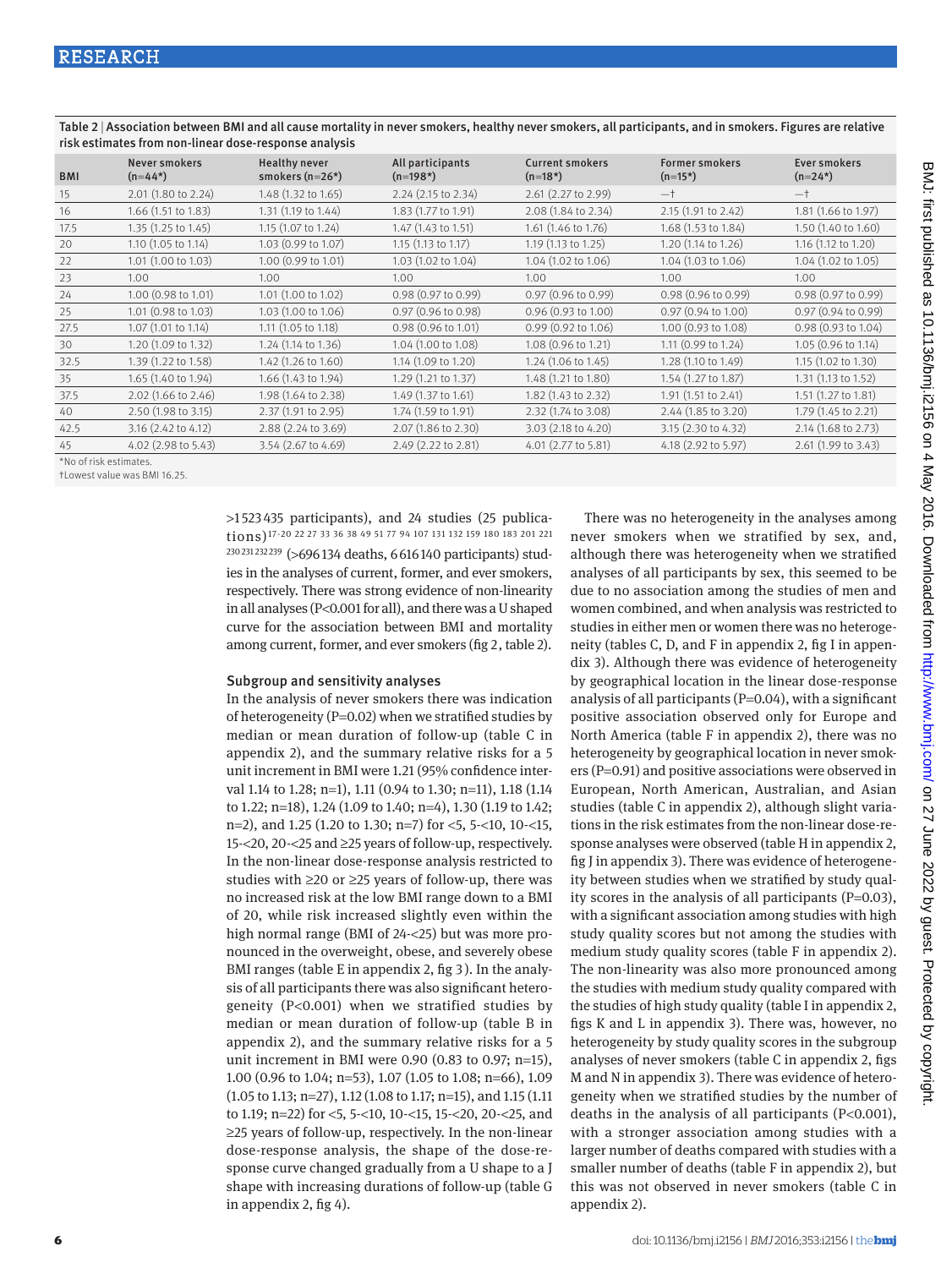



response analysis of BMI and all cause mortality in never smokers stratified by duration of follow-up

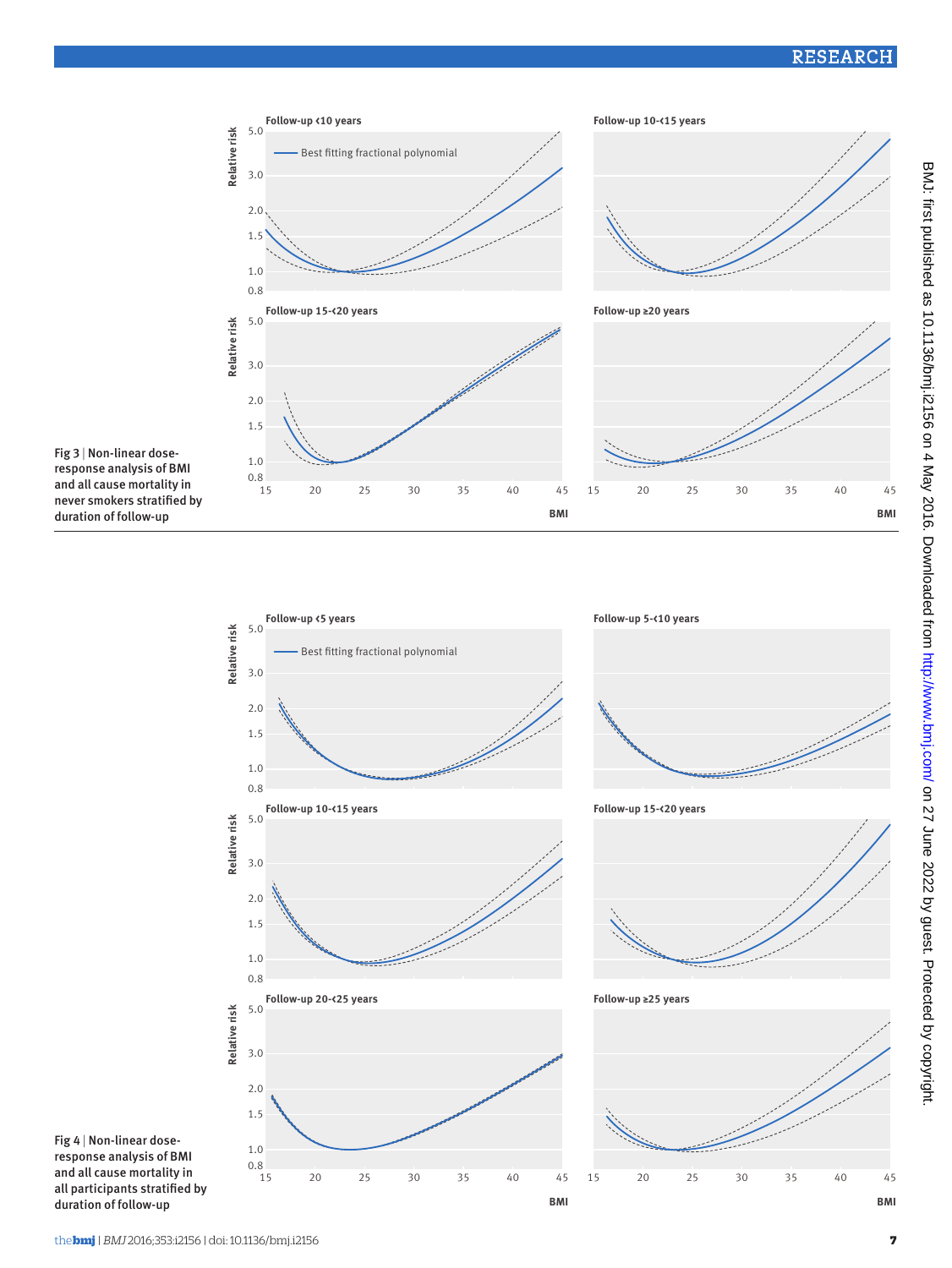The positive association between BMI and all cause mortality among never smokers persisted in subgroup analyses defined by sex, assessment of anthropometric measures, geographical location, number of deaths, and adjustment for confounding factors including age, education, alcohol, physical activity, height, dietary pattern, and intake of fat, fruit, and vegetables. There was little evidence of heterogeneity between any of these subgroups with meta-regression analyses (table C in appendix 2). We observed no association among the few studies that adjusted for potential intermediate factors (diabetes, hypertension, cholesterol). In general, heterogeneity was high in most of the subgroup analyses.

In the analysis of all participants there was no evidence of heterogeneity when we stratified studies by adjustment for age, education, socioeconomic status, alcohol, smoking status, pack years, years since quitting, physical activity, height, dietary pattern, fat intake, or fruit and vegetable intake. There was heterogeneity among studies when we stratified by adjustment for number of cigarettes smoked a day (P<0.001), with a stronger association among studies with such adjustment compared with studies without such adjustment (table F in appendix 2). There was also indication of a stronger association among studies with adjustment for years since quitting compared with studies without such adjustment, though the test for heterogeneity between subgroups was not significant.

When we stratified studies by potential intermediates, there was heterogeneity by whether studies adjusted for diabetes, with no association among studies with such adjustment (table F in appendix 2). Although the test for heterogeneity was not significant, there was also no association among studies with adjustment for systolic blood pressure and hypertension. There was also heterogeneity by adjustment for prevalent coronary heart disease (P=0.003), stroke (P=0.07), and prevalent cancer (P=0.03), with no association among studies with such adjustment (table F in appendix 2). Although the test for heterogeneity between subgroups was not significant, the association between BMI and mortality was stronger among studies that had adjusted for the most important confounding factors (age, smoking, alcohol, physical activity) but that did not adjust for intermediate factors or prevalent disease. These associations were further strengthened among studies with longer duration of follow-up (table C and F in appendix 2).

In a further subgroup analysis among never smokers the association between BMI and all cause mortality was considerably stronger among people aged <65 (summary relative risk 1.27, 95% confidence interval 1.22 to 1.34; I<sup>2</sup>=91%, P<sub>heterogeneity</sub><0.001, n=14) than among people aged ≥65 (1.04, 1.01 to 1.07; I<sup>2</sup>=72%, P<sub>heterogene</sub>.  $_{\text{itv}}$ =0.004, n=6), with significant heterogeneity between subgroups (P<0.001; fig O in appendix 3). The association was also considerably stronger among younger people in the non-linear dose-response analysis (figs P and Q in appendix 3, table J in appendix 2).

In sensitivity analyses that excluded one study at a time there was minimal variation in the summary relative risk for never smokers (table K in appendix 2) and

all participants (table L in appendix 2). In a further sensitivity analysis that excluded studies in which the BMI in the reference category was <18.5 or <20.0, the summary relative risks were 1.19 (95% confidence interval 1.17 to 1.22;  $I^2=92\%$ ,  $P_{heterogeneity}<0.001$ , n=43) and 1.19  $(1.16 \text{ to } 1.22; I<sup>2</sup>=92\%, P<sub>heterogeneity</sub><0.001, n=41), respec-$ tively, per 5 BMI units among never smokers, and 1.07 (1.06 to 1.08; I<sup>2</sup>=96%, P<sub>heterogeneity</sub> < 0.001, n=178) and 1.07  $(1.06 \text{ to } 1.08; I<sup>2</sup>=96\%, P_{heterogeneity}<0.001, n=172)$ , respectively, among all participants.

#### **Discussion**

This meta-analysis of 230 cohort studies with >3.74 million deaths among >30.3 million participants provides further evidence that adiposity as measured by BMI increases the risk of premature mortality. There is also some increase in risk in underweight people, but this might at least partly be a non-causal association. In the analysis of all participants the lowest mortality was observed in those with a BMI of around 25. In subgroup analyses, however, the lowest mortality was observed in the BMI range of 23-24 among never smokers, 22-23 among healthy never smokers, and 20-22 among studies of never smokers with longer durations of follow-up ( $≥$ 20 and  $≥$ 25 years).

The analysis of all participants needs to be interpreted carefully as there is a greater possibility of confounding by smoking and confounding from prediagnostic weight loss associated with disease. Some studies might have over-adjusted the analysis by including some intermediate factors such as diabetes, blood pressure, hypertension, and serum cholesterol in the multivariate models. In addition, there was heterogeneity by study quality scores, with more evidence of a U shaped association among moderate quality than among high quality studies. There was some evidence of small study bias, such as publication bias, in the analysis of all participants, although this was not observed in the analysis of never smokers. If anything, however, the funnel plot indicated the presence of missing studies with positive results, suggesting a possible underestimation of the association in the analysis of all participants.

The shape of the dose-response curve differed greatly when we included all people (no exclusions) and when we restricted the analysis to never smokers and healthy never smokers as there was more of a U shaped dose-response relation in the analysis of all participants and a J shaped dose-response relation among never smokers. This is consistent with a pooled analysis from the National Cancer Institute (NCI) Cohort Consortium14 and partly consistent with the results of the Prospective Studies Collaboration,<sup>2</sup> in which the increased risk in participants with a BMI <20 was much more pronounced in current smokers than in never smokers. In this analysis of all people and former, current, and ever smokers there was a slight inverse association towards the overweight range compared with a BMI of 23 and weaker relative risks in the overweight and obese range than among never smokers. The relative risks were also more similar to that observed in the meta-analysis by Flegal and colleagues<sup>26</sup> in the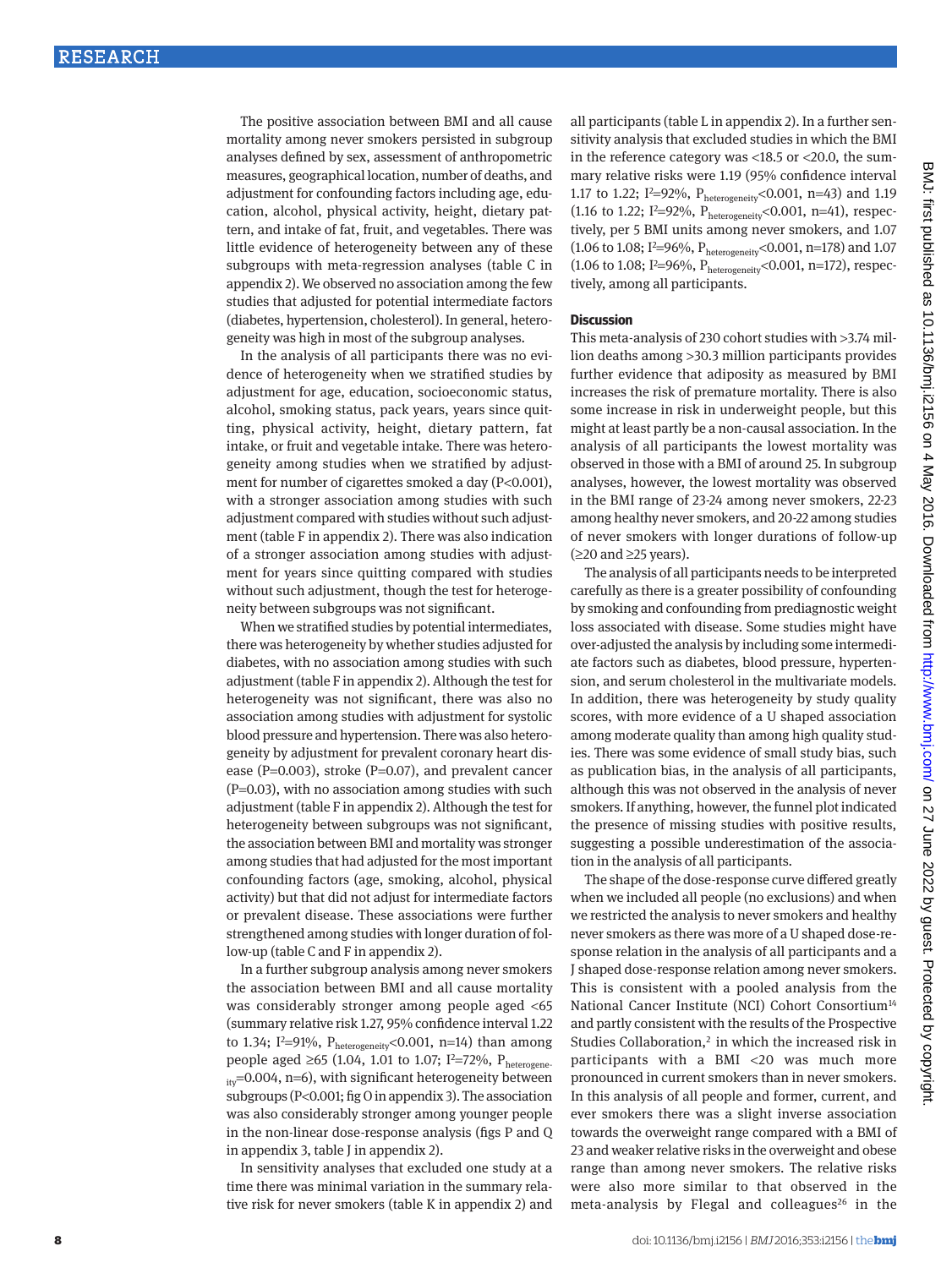unrestricted analysis, in studies with a shorter duration of follow-up, and among smokers, subgroups that could be particularly prone to confounding by smoking and confounding from existing illness. When we restricted the analysis to never smokers there was evidence of increased mortality in the overweight range with more substantial increases in risk in the obese and morbidly obese range. Furthermore, when the analysis was restricted to studies with a longer duration of follow-up, which would be less influenced by confounding by pre-diagnostic weight loss, the increased risk among people with a BMI of 20 disappeared and was substantially attenuated in the underweight never smokers, while in all participants the inverse association in the overweight range was reversed and in the direction of increased risk. Thus, the increased risk observed with a BMI of 20 in the analysis of all participants and never smokers and the lower risk in overweight people in the analysis of all participants is likely to be caused by confounding by smoking and prediagnostic weight loss.

We also found significant heterogeneity when we stratified studies by study quality scores in the analysis of all participants, with no significant association among studies with moderate scores compared with a stronger association in studies with higher scores in the linear dose-response analysis. In the non-linear dose-response analysis, the lowest risk was observed in the overweight range at a BMI of 27.5 in the studies with medium quality scores, while the lowest risk was observed at a BMI of 24-25 in the studies with the highest quality scores. This finding provides further support that issues related to the study quality could have contributed to the slight inverse association at the high end of the normal weight category and in the overweight category in the analysis of all participants. Finally, we also found significant heterogeneity when we stratified studies in never smokers by baseline age, with a much stronger association among people aged <65 than among those aged ≥65, and this is at least partly consistent with the data from the NCI Cohort Consortium.14

#### Results in context

The results of our analysis of never smokers and healthy never smokers are in line with the results from the NCI Cohort Consortium, which reported hazard ratios of 1.09, 1.19, 1.44, 1.88, and 2.51 in the BMI ranges 25-27.4, 27.5-29.9, 30.0-34.9, 35.0-39.9, and 40-49.9 for women and 1.06, 1.21, 1.44, 2.06 and 2.93 for men in the respective BMI categories compared with  $22.5-24.9$ ,<sup>14</sup> while we found summary relative risks of 1.11, 1.24, 1.42, 1.98 and 3.54 for BMI values of 27.5, 30, 32.5, 37.5, and 45 compared with a BMI of 23. The somewhat weaker association in the linear dose-response analysis in the current analysis (summary relative risk 1.18 (95% confidence interval 1.15 to 1.22) per 5 BMI units increase for never smokers, 1.21 (1.18 to 1.25) for healthy never smokers, and 1.27 (1.21 to 1.34) for healthy never smokers with exclusion of early follow-up) compared with the NCI Cohort Consortium (hazard ratio 1.31 (95% confidence interval 1.29 to 1.33) for healthy never smokers with exclusion of the first year of follow-up in the BMI range

25-49.9)14 and the Prospective Studies Collaboration (1.32 (1.28 to 1.36) for never smokers with exclusion of first five years of follow-up)<sup>2</sup> might be because of differences in the number of studies and participants included but might also be because these pooled analyses had access to the original data from each study and restricted the linear dose-response analysis in two ranges, 15-25 and 25-50. In our linear dose-response analysis we used the reference category as reported in each publication, which meant the BMI range would go lower as most of the studies had midpoints for the reference category between BMI 20 and 22, the part of the curve where the dose-response relation was less steep.

#### Limitations of study

Our meta-analysis has some limitations that need to be mentioned. As a meta-analysis of observational studies, confounding by unmeasured or imperfectly measured risk factors could have influenced the results. Smoking is a strong risk factor for premature mortality and several specific causes of death.<sup>116 117</sup> A recent comprehensive analysis in the Million Women's Study reported increased risk from 23 specific causes of death among current smokers compared with never smokers,<sup>116</sup> while a pooled analysis of five American cohort studies with more than a million participants reported increased risk of 35 and 41 specific causes of death in men and women, respectively.117 At the same time smoking is associated with reduced body weight, leading to a lower BMI.118 240 The adverse effects of smoking are so strong that conventional multivariate adjustment is not sufficient to remove the confounding effects of smoking on the relation between BMI and several cancers (mouth, oesophagus, larynx, lung, and possibly pancreas, gallbladder, and liver)<sup>5241-243</sup> and several specific causes of death (most notably chronic obstructive pulmonary disease and pneumonia),<sup>12244</sup> and this is also likely to be the case for all cause mortality. Further in support of this argument is the observation that the conditions most strongly associated with smoking (cancers of the lung and upper aerodigestive tract and other respiratory diseases<sup>116 117</sup>) are also the conditions for which the BMI-disease association shows the largest difference in risk estimates when analyses are restricted to never smokers.8 <sup>241</sup> 243 Therefore it is necessary to restrict the analysis to never smokers to obtain valid results. The differences in the shape of the dose-response relation between BMI and mortality in smokers and never smokers as well as the stronger risk estimates among studies with adjustment for smoking (smoking status, cigarettes per day, time since quitting) we observed provide further support that smoking is a powerful confounder of the relation between adiposity and mortality.

Though other confounding factors could have influenced the results, in the analysis of never smokers the results persisted among studies that adjusted for age, education, alcohol, physical activity, height, dietary pattern, and intake of fat and fruit and vegetables, although few studies adjusted for dietary factors, suggesting that at least these confounders do not explain the association between BMI and mortality. In addition, it is possible that the increased risk observed in the underweight BMI range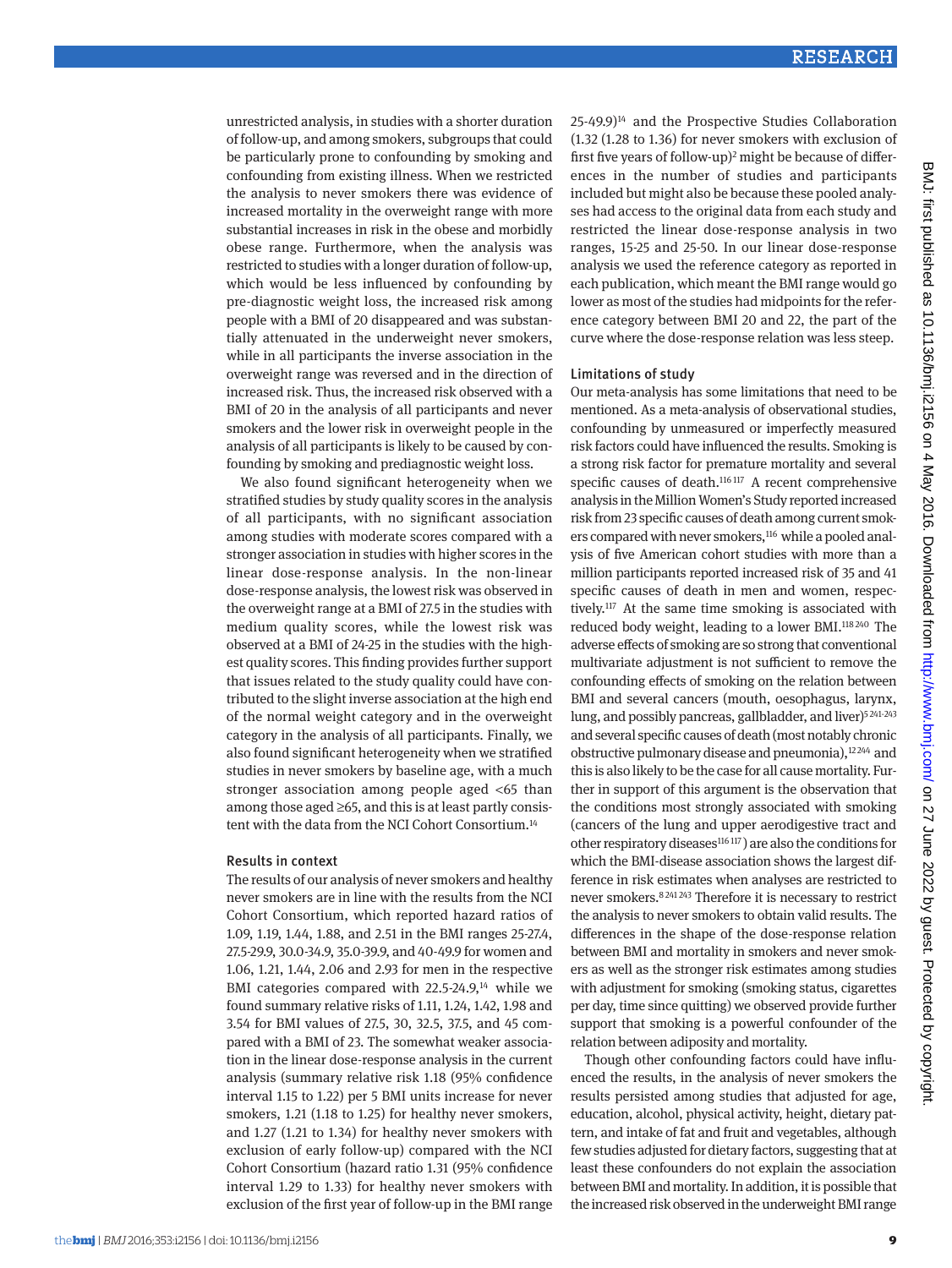could be attenuated by physical activity or a generally healthy lifestyle,<sup>14 159</sup> but we were not able to investigate potential interactions between BMI and physical activity or dietary factors in relation to all cause mortality as few studies reported such results. Although BMI is an imperfect measure of body fatness as it does not distinguish between lean mass and fat mass, in most people it is highly correlated with measures of body fat<sup>245 246</sup> and has been shown to be predictive of several chronic diseases.8 <sup>12</sup> 247 BMI might be a less reliable marker of adiposity in the elderly as the prevalence of chronic disease (and associated weight loss) increases with age and because of loss of muscle mass from the ageing process.<sup>248</sup> This might explain the weaker association observed between BMI and mortality in older than in younger people. These findings are also consistent with the results of several previous studies,<sup>1417 94107</sup> though because of higher death rates absolute risks are much greater in older people.249 A pooled analysis<sup>250</sup> and a meta-analysis<sup>251</sup> and the European Prospective Investigation into Cancer and Nutrition study<sup>20</sup> reported linear increases in risk of mortality with greater waist circumference and waist to hip ratio, even among older people20 and within the normal BMI range,<sup>20 250</sup> thus incorporating waist measures might have additional clinical relevance for risk assessment.

The results were slightly stronger when we restricted the analysis to healthy never smokers (without prevalent disease at baseline), but the increased risk in the participants with a low BMI persisted in these analyses. Nevertheless, residual confounding is still possible as an explanation for the increased risk with a low BMI because most studies excluded only participants with prevalent cardiovascular disease and cancer, and only five of the 26 studies additionally excluded people with respiratory disease. In the NCI Cohort Consortium the effect of exclusion of participants with prevalent disease on the association between BMI and mortality was more pronounced in men and for heart disease rather than for cancer, stroke, or respiratory disease.14 Confounding by undiagnosed disease, however, is still a possibility as weight loss can precede the diagnosis of some neurological and respiratory diseases by as much as 10-15 years2 <sup>34</sup> <sup>252</sup> 253 and because most of the studies excluded only the first one, two, or three years of follow-up. In a further subgroup analysis stratified by duration of follow-up we found that the increased risk among people with a BMI of 20 disappeared and in underweight people was substantially attenuated and the increased risk in overweight and obese people was strengthened among studies with ≥20 or ≥25 years of follow-up. This is in line with the results from the NCI Cohort Consortium, where the increased risk among people with a BMI between 18.5 and 19.9 disappeared and that of underweight people was greatly reduced in the subgroup with 15 or more years of follow-up,<sup>14</sup> while the positive association with higher BMI was strengthened with a longer duration of follow-up. This suggests that weight loss from prediagnostic disease could explain the increased risk we observed in the low-normal weight and underweight BMI ranges. However, another potential explanation might be if people gained weight over time, as some underweight

people might become normal weight and obese people become even more obese over the follow-up period. It has been shown that weight loss associated with disease before baseline is associated with increased risk of mortality254 and that in people with stable BMI there was a linear increase in risk of mortality with higher BMI, while in those who previously experienced weight loss (likely because of chronic illness) there was a more U shaped association between BMI and mortality.255 Any further large scale cohort studies or pooled analyses should investigate these issues further by incorporating repeated anthropometric assessments during follow-up.

Another limitation is that the number of studies that conducted analyses stratified by smoking status was small compared with the total number of studies (53 out of 228 studies). However, many of the studies that provided results for never smokers were very large and accounted for 68% of the total participants and 63% of the total deaths in this meta-analysis (2 372930 deaths and 20542502 participants out of a total of  $>3744722$ deaths among 30233 329 participants), thus most likely the results for never smokers would not have been dramatically different if all studies had reported such data. The analyses of healthy never smokers and healthy never smokers with exclusion of early follow-up had a more limited number of studies included (26 and 11, respectively) and might therefore be less representative of all the studies included but still included a larger number of deaths and participants among healthy never smokers than previous pooled analyses.<sup>214</sup>

Measurement errors in the assessment of height and weight could have influenced the results. Most validation studies have found high correlations between self reported and measured height and weight,<sup>256-258</sup> though some under-reporting of weight and over-reporting of height can occur. When studies were stratified by whether weight and height was measured or self reported the summary relative risk was slightly weaker among studies that used measured data compared with studies that used self reported data, though there was no significant heterogeneity between these subgroups. Height, weight, smoking status, and other covariates were measured only at baseline and changes in these factors could have occurred during follow-up, but we were not able to take such changes into account because most studies lacked such data.

One final limitation is that because of resource constraints we included only English language publications. We assumed that most of the large scale and well conducted cohort studies of importance will have been published in English language journals. Given the large number of studies included in the present analysis any additional studies published in non-English journals would have to be very large and/or have a substantially different result than the present cohort studies to change any of the results meaningfully, but we consider this possibility less likely.

## Strengths of the study

Our meta-analysis has several strengths. As we used fractional polynomial models for the analyses we were able to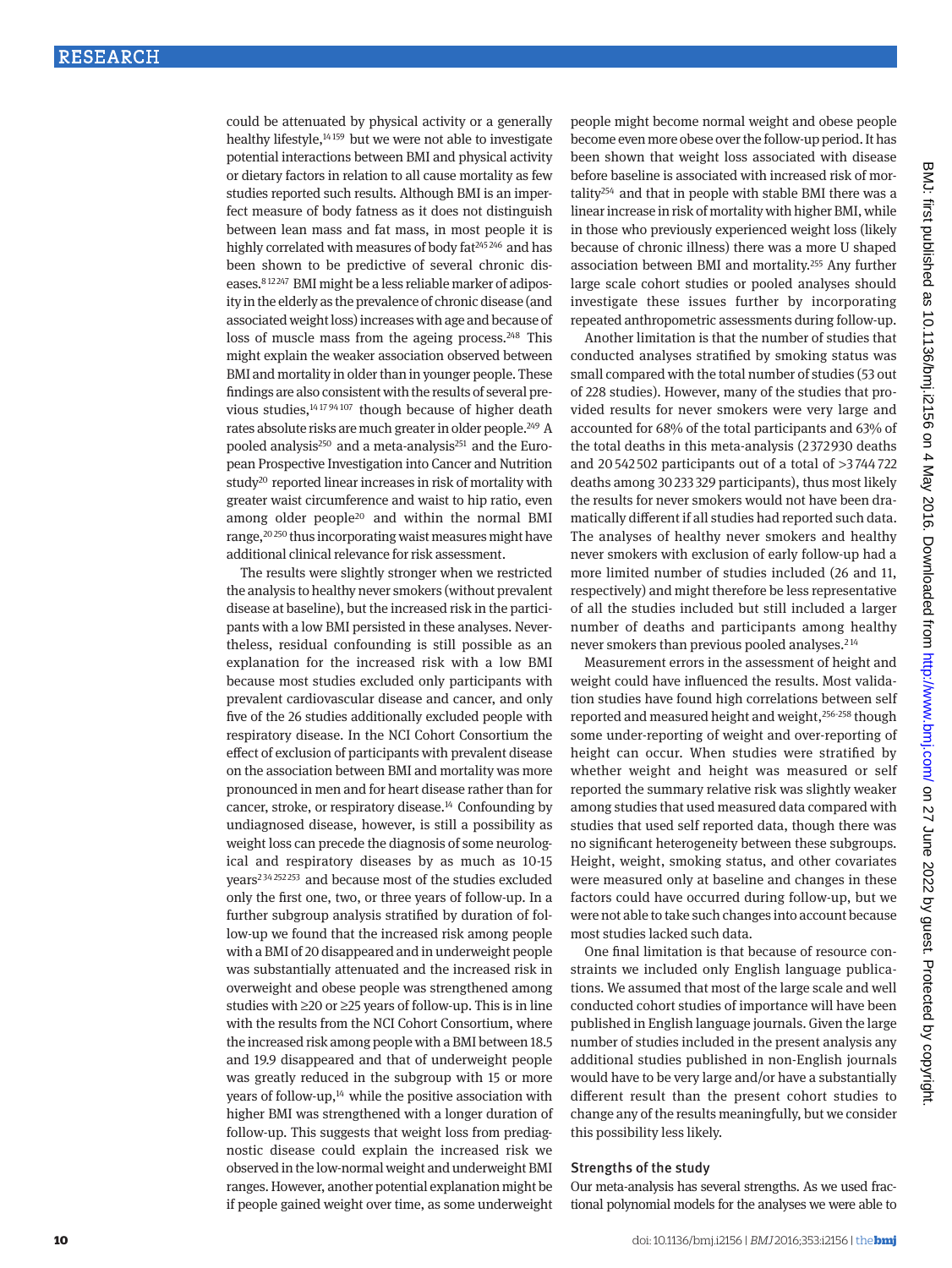include a larger number of studies with a much larger number of deaths and participants than previously with more than 3.74 million deaths among 30.2 million participants in 228 studies in the analysis of all participants, which is almost 14 times the number of deaths and >10 times the number of participants and more than twice the number of studies compared with the meta-analysis by Flegal and colleagues.26 In the analysis of never smokers, there were >738000 deaths among >9.97 million participants, among healthy never smokers there were >74464 deaths among 727687 participants, and among healthy never smokers with exclusion of early follow-up there were 88860 deaths among 1192443 participants, which compares favourably with the 35369 deaths and 687590 healthy never smokers (first year of follow-up excluded) in the NCI Cohort Consortium.<sup>14</sup> The fractional polynomial method has the advantage that studies are not required to use the exact same cut-off points when analysing BMI, thus we were able to include important studies that were previously excluded.26 We conducted analyses stratified by smoking status, prevalent disease, and exclusion of early follow-up to investigate the potential impact of residual confounding from smoking and prevalent and undiagnosed disease. We observed important differences between studies among never smokers and those among former, current, and ever smokers with a more J shaped curve for never smokers, while there was a U shaped curve among smokers, suggesting that smoking might have influenced previous results that showed inverse associations in the overweight range. In addition, we stratified the analyses by duration of follow-up to clarify the potential influence of confounding by illness from prediagnostic weight loss. We found large differences in the shape of the dose-response relation with different durations of follow-up, with more U shaped associations with shorter follow-up and J shaped associations with longer follow-up. We conducted several subgroup analyses by study characteristics, study quality scores, and adjustment for confounding and mediating factors, and the findings persisted in sensitivity analyses excluding one study at a time, suggesting that no individual study explained the results.

## Mechanisms

Several potential mechanisms could explain an association between BMI and risk of premature mortality. Adiposity is an established risk factor for cardiovascular disease (coronary heart disease, stroke) and increases risk through increased cholesterol and triglyceride concentrations, raised blood pressure, low grade inflammation, and insulin resistance.<sup>2</sup> Overweight and obesity is the strongest established risk factor for type 2 diabetes,<sup>3</sup> which is associated with a two-threefold increase in risk of mortality.259 Adiposity is an established risk factor for at least 10 different cancers, including cancers of the oesophagus (adenocarcinoma), liver, gallbladder, colorectum, pancreas, kidney, prostate (advanced cancer only), breast (postmenopausal), endometrium, and ovaries, 4678 and there is some evidence to suggest an association with several other cancers, including thyroid cancer, leukaemia, multiple myeloma, and lymphomas<sup>8</sup> as well as with worse survival after cancer diagnosis.260 261 A wide range of mechanisms could explain the association with these cancers, including hormonal effects of adipose tissue, insulin resistance, inflammation, effects on predisposing conditions such as gastro-oesophageal reflux disease,<sup>262</sup> Barrett's oesophagus,<sup>263</sup> gallbladder disease,<sup>9</sup> and colorectal adenomas,<sup>264</sup> and through effects on the immune system.265 There is also evidence for an association between adiposity and a wide range of other chronic disease outcomes, which can also lead to complications and death.10-13 On the other hand, there is some indication that being underweight can increase the risk of chronic pulmonary disease and other respiratory diseases,<sup>218 20 266</sup> though reverse causality and confounding might at least partly explain these findings as weight loss can be an indicator of progressive chronic obstructive pulmonary disease and because smoking is so strongly related to these conditions.<sup>267</sup> For several outcomes, including coronary heart disease, hypertension, hypercholesterolemia, type 2 diabetes, gallstones, gout, colon, and endometrial cancer, there is evidence of increased risk even within the high end of the normal BMI range,<sup>7910247</sup> and this might explain the slightly increased risk of all cause mortality observed among never smokers even at a BMI of 24-25 in the current meta-analysis, when restricted to studies with ≥20 or ≥25 years follow-up.

## Policy implications and future research

The current analysis provides strong evidence that overweight and obesity increases the risk of all cause mortality and therefore reinforces previous concerns regarding the adverse health effects of excess weight. Previous recommendations regarding body weight for prevention of chronic diseases such as cancer and cardiovascular disease have recommended a BMI within the normal range of 18.5-24.9, as defined by the WHO.120 Some recommendations stated that it would be best to stay as lean as possible within the normal range as there is evidence of increased risk of cardiovascular disease, cancer, diabetes, and some other diseases even within the high normal range  $(22-24.9)$ .<sup>4910247</sup> The current results support these recommendations but suggest that the lowest mortality is observed with a BMI of 22-24 (depending on whether prevalent disease is excluded or not), although we cannot entirely rule out the possibility that this might be a slight overestimate if the increased risk observed among people with a BMI of 20 is non-causal, as indicated by the studies with longer durations of follow-up. Any further studies should investigate in more detail the association between BMI and other adiposity measures and specific causes of death, including less common diseases contributing to all cause mortality, and take into account the important methodological issues that have been highlighted in the current meta-analysis.

# Conclusions

In conclusion, both overweight and obesity increases the risk of all cause mortality with a J shaped dose-response relation, and the nadir of the dose-response curve seems to be in the BMI range of 23-24 among never smokers and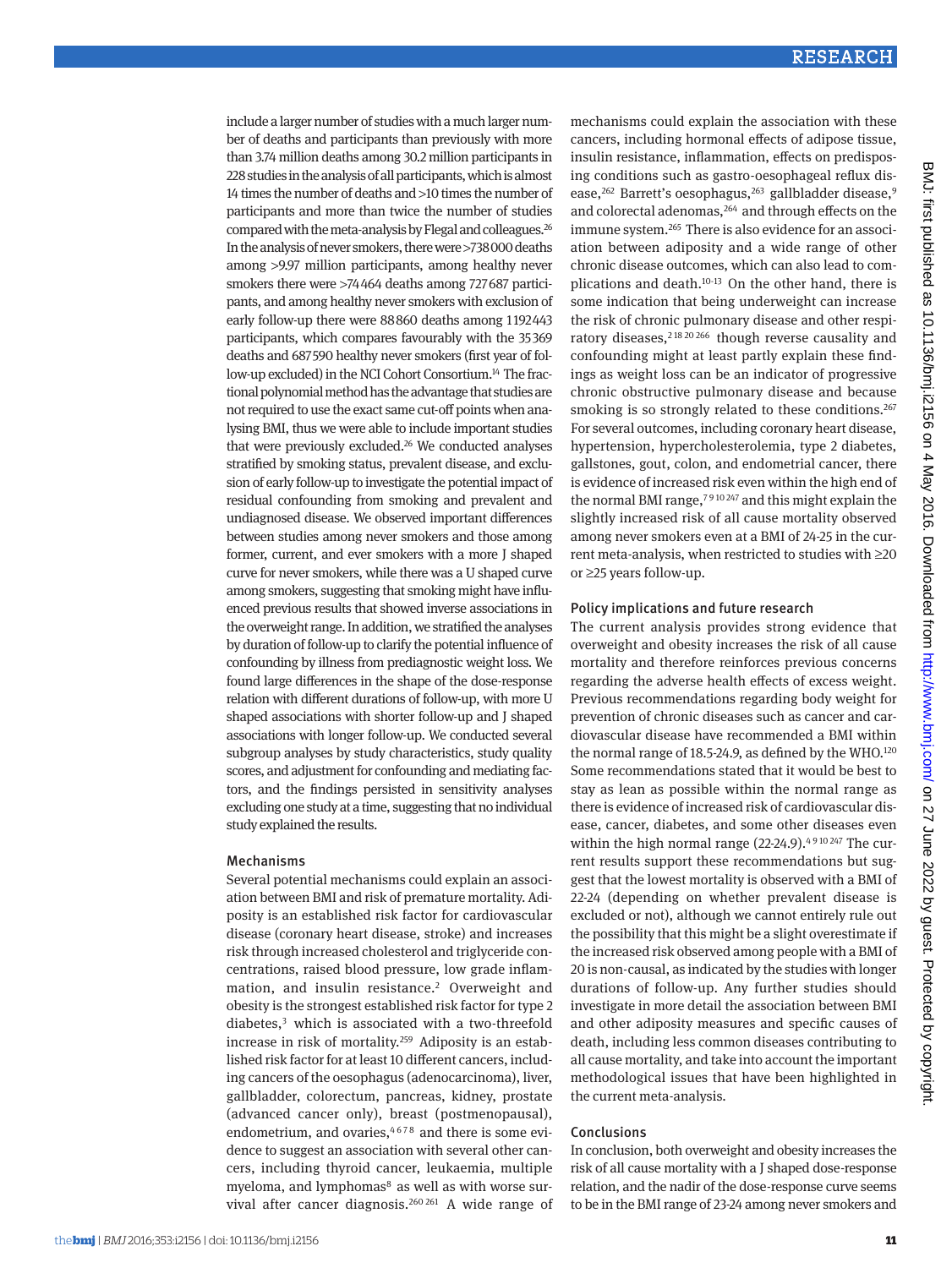22-23 among healthy never smokers. With longer duration of follow-up the nadir of the dose-response curve is in the BMI range of 20- 22. There is some evidence of increased mortality in underweight people, but we cannot exclude the possibility that this could partly be because of residual confounding from prediagnostic disease. Lack of exclusion of ever smokers, people with prevalent disease, and early follow-up and inclusion of studies with lower study quality could bias the associations between BMI and mortality towards a more U shaped association.

We authors thank Darren C Greenwood (Biostatistics Unit, Centre for Epidemiology and Biostatistics, University of Leeds, Leeds) for the Stata code for the non-linear dose-response analysis, and Anders Engeland (Department of Global Public Health, University of Bergen) for clarification of the studies included in the Norwegian Health Survey study.

Contributors: DA, TN, and LJV conceived and designed the study. All authors acquired, analysed, or interpreted data and critically revised the manuscript for important intellectual content. MP checked the data extraction. DA did the statistical analysis and drafted the manuscript. DA and LJV obtained funding. LJV supervised the study. DA had full access to all of the data and takes responsibility for the integrity of the data and the accuracy of the data analysis. DA and AS are guarantors.

Funding: This project was funded by the liaison committee between the Central Norway Regional Health Authority (RHA) and the Norwegian University of Science and Technology (NTNU), and Imperial College National Institute of Health Research (NIHR) Biomedical Research Centre (BRC). The funders had no role in the study design, data collection, data analysis and interpretation, writing of the report, or the decision to submit the article for publication.

Competing interests: All authors have completed the ICMJE uniform disclosure form at http://www.icmje.org/coi\_disclosure.pdf and declare: no support from any organisation for the submitted work; no financial relationships with any organisation that might have an interest in the submitted work in the previous three years; no other relationships or activities that could appear to have influenced the submitted work.

#### Ethical approval: Not required.

Transparency: The lead author affirms that the manuscript is an honest, accurate, and transparent account of the study being reported; that no important aspects of the study have been omitted; and that any discrepancies from the study as planned have been disclosed.

#### Data sharing: No additional data available.

This is an Open Access article distributed in accordance with the Creative Commons Attribution Non Commercial (CC BY-NC 3.0) license, which permits others to distribute, remix, adapt, build upon this work non-commercially, and license their derivative works on different terms, provided the original work is properly cited and the use is noncommercial. See: http://creativecommons.org/licenses/by-nc/3.0/.

- Ng M, Fleming T, Robinson M, et al. Global, regional, and national prevalence of overweight and obesity in children and adults during 1980-2013: a systematic analysis for the Global Burden of Disease Study 2013. *Lancet* 2014;384:766-81. doi:10.1016/ S0140-6736(14)60460-8.
- 2 Whitlock G, Lewington S, Sherliker P, et al. Prospective Studies Collaboration. Body-mass index and cause-specific mortality in 900 000 adults: collaborative analyses of 57 prospective studies. *Lancet* 2009;373:1083-96. doi:10.1016/S0140-6736(09)60318-4.
- 3 Abdullah A, Peeters A, de Courten M, Stoelwinder J. The magnitude of association between overweight and obesity and the risk of diabetes: a meta-analysis of prospective cohort studies. *Diabetes Res Clin Pract* 2010;89:309-19. doi:10.1016/j.diabres.2010.04.012.
- 4 World Cancer Research Fund/American Insitute for Cancer Research. *Food, Nutrition, Physical Activity and the Prevention of Cancer: a Global Perspective.*AICR, 2007.
- 5 Aune D, Greenwood DC, Chan DS, et al. Body mass index, abdominal fatness and pancreatic cancer risk: a systematic review and non-linear dose-response meta-analysis of prospective studies. *Ann Oncol* 2012;23:843-52. doi:10.1093/annonc/mdr398.
- 6 Aune D, Navarro Rosenblatt DA, Chan DS, et al. Anthropometric factors and ovarian cancer risk: a systematic review and nonlinear dose-response meta-analysis of prospective studies. *Int J Cancer* 2015;136:1888-98. doi:10.1002/ijc.29207.
- Aune D, Navarro Rosenblatt DA, Chan DS, et al. Anthropometric factors and endometrial cancer risk: a systematic review and dose-response meta-analysis of prospective studies. *Ann Oncol* 2015;26:1635-48. doi:10.1093/annonc/mdv142.
- 8 Renehan AG, Tyson M, Egger M, Heller RF, Zwahlen M. Body-mass index and incidence of cancer: a systematic review and meta-analysis of prospective observational studies. *Lancet* 2008;371:569-78. doi:10.1016/S0140-6736(08)60269-X.
- Aune D, Norat T, Vatten LJ. Body mass index, abdominal fatness and the risk of gallbladder disease. *Eur J Epidemiol* 2015;30:1009-19. doi:10.1007/s10654-015-0081-y.
- 10 Aune D, Norat T, Vatten LJ. Body mass index and the risk of gout: a systematic review and dose-response meta-analysis of prospective studies. *Eur J Nutr* 2014;53:1591-601. doi:10.1007/ s00394-014-0766-0.
- 11 Guh DP, Zhang W, Bansback N, Amarsi Z, Birmingham CL, Anis AH. The incidence of co-morbidities related to obesity and overweight: a systematic review and meta-analysis. *BMC Public Health* 2009;9:88. doi:10.1186/1471-2458-9-88.
- 12 Reeves GK, Balkwill A, Cairns BJ, Green J, Beral V. Million Women Study Collaborators. Hospital admissions in relation to body mass index in UK women: a prospective cohort study. *BMC Med* 2014;12:45. doi:10.1186/1741-7015-12-45.
- 13 Patterson RE, Frank LL, Kristal AR, White E. A comprehensive examination of health conditions associated with obesity in older adults. *Am J Prev Med* 2004;27:385-90. doi:10.1016/j.amepre.2004.08.001.
- 14 Berrington de Gonzalez A, Hartge P, Cerhan JR, et al. Body-mass index and mortality among 1.46 million white adults. *N Engl J Med* 2010;363:2211-9. doi:10.1056/NEJMoa1000367.
- 15 Calle EE, Thun MJ, Petrelli JM, Rodriguez C, Heath CW Jr. Body-mass index and mortality in a prospective cohort of U.S. adults. *N Engl J Med* 1999;341:1097-105. doi:10.1056/NEJM199910073411501.
- 16 Engeland A, Bjørge T, Selmer RM, Tverdal A. Height and body mass index in relation to total mortality. *Epidemiology* 2003;14:293-9. doi:10.1097/01.EDE.0000047889.30616.73.
- 17 Adams KF, Schatzkin A, Harris TB, et al. Overweight, obesity, and mortality in a large prospective cohort of persons 50 to 71 years old. *N Engl J Med* 2006;355:763-78. doi:10.1056/NEJMoa055643.
- 18 Jee SH, Sull JW, Park J, et al. Body-mass index and mortality in Korean men and women. *N Engl J Med* 2006;355:779-87. doi:10.1056/ NEJMoa054017.
- 19 Freedman DM, Ron E, Ballard-Barbash R, Doody MM, Linet MS. Body mass index and all-cause mortality in a nationwide US cohort. *Int J Obes (Lond)* 2006;30:822-9. doi:10.1038/sj.ijo.0803193.
- 20 Pischon T, Boeing H, Hoffmann K, et al. General and abdominal adiposity and risk of death in Europe. *N Engl J Med* 2008;359:2105- 20. doi:10.1056/NEJMoa0801891.
- Zhang X, Shu XO, Chow WH, et al. Body mass index at various ages and mortality in Chinese women: impact of potential methodological biases. *Int J Obes (Lond)* 2008;32:1130-6. doi:10.1038/ijo.2008.63.
- 22 Boggs DA, Rosenberg L, Cozier YC, et al. General and abdominal obesity and risk of death among black women. *N Engl J Med* 2011;365:901-8. doi:10.1056/NEJMoa1104119.
- 23 Masters RK, Powers DA, Link BG. Obesity and US mortality risk over the adult life course. *Am J Epidemiol* 2013;177:431-42. doi:10.1093/ aje/kws325.
- 24 Park SY, Wilkens LR, Murphy SP, Monroe KR, Henderson BE, Kolonel LN. Body mass index and mortality in an ethnically diverse population: the Multiethnic Cohort Study. *Eur J Epidemiol* 2012;27:489-97. doi:10.1007/s10654-012-9695-5.
- 25 Zheng W, McLerran DF, Rolland B, et al. Association between body-mass index and risk of death in more than 1 million Asians. *N Engl J Med* 2011;364:719-29.
- 26 Flegal KM, Kit BK, Orpana H, Graubard BI. Association of all-cause mortality with overweight and obesity using standard body mass index categories: a systematic review and meta-analysis. *JAMA* 2013;309:71-82. doi:10.1001/jama.2012.113905.
- 27 Lee IM, Manson JE, Hennekens CH, Paffenbarger RS Jr. Body weight and mortality. A 27-year follow-up of middle-aged men. *JAMA* 1993;270:2823-8. doi:10.1001/jama.1993.03510230061036.
- 28 Norrish A, North D, Yee RL, Jackson R. Do cardiovascular disease risk factors predict all-cause mortality?*Int J Epidemiol* 1995;24:908-14. doi:10.1093/ije/24.5.908.
- 29 Chyou PH, Burchfiel CM, Yano K, et al. Obesity, alcohol consumption, smoking, and mortality. *Ann Epidemiol* 1997;7:311-7. doi:10.1016/ S1047-2797(97)00019-7.
- 30 Lindsted KD, Singh PN. Body mass and 26-year risk of mortality among women who never smoked: findings from the Adventist Mortality Study. *Am J Epidemiol* 1997;146:1-11. doi:10.1093/ oxfordjournals.aje.a009185.
- 31 Lindsted KD, Singh PN. Body mass and 26 y risk of mortality among men who never smoked: a re-analysis among men from the Adventist Mortality Study. *Int J Obes Relat Metab Disord* 1998;22:544-8. doi:10.1038/sj.ijo.0800623.
- Maskarinec G, Meng L, Kolonel LN. Alcohol intake, body weight, and mortality in a multiethnic prospective cohort. *Epidemiology* 1998;9:654-61. doi:10.1097/00001648-199811000-00016.
- 33 Yuan JM, Ross RK, Gao YT, Yu MC. Body weight and mortality: a prospective evaluation in a cohort of middle-aged men in Shanghai, China. *Int J Epidemiol* 1998;27:824-32. doi:10.1093/ije/27.5.824.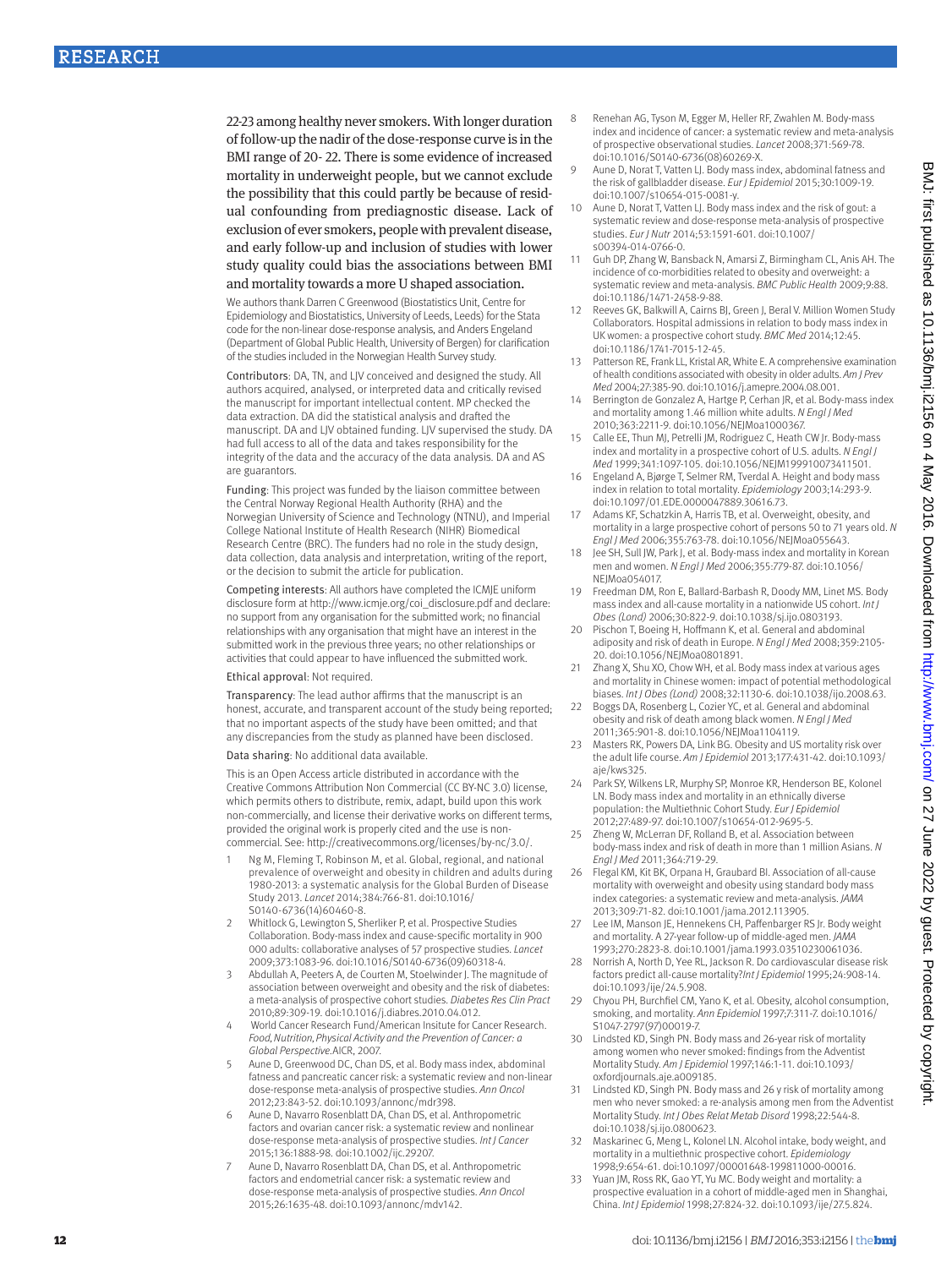- 34 Baik I, Ascherio A, Rimm EB, et al. Adiposity and mortality in men. *Am J Epidemiol* 2000;152:264-71. doi:10.1093/aje/152.3.264.
- 35 Folsom AR, Kushi LH, Anderson KE, et al. Associations of general and abdominal obesity with multiple health outcomes in older women: the Iowa Women's Health Study. *Arch Intern Med* 2000;160:2117-28. doi:10.1001/archinte.160.14.2117.
- 36 Miyazaki M, Babazono A, Ishii T, et al. Effects of low body mass index and smoking on all-cause mortality among middle-aged and elderly Japanese. *J Epidemiol* 2002;12:40-4. doi:10.2188/jea.12.40.
- 37 Stevens J, Cai J, Evenson KR, Thomas R. Fitness and fatness as predictors of mortality from all causes and from cardiovascular disease in men and women in the lipid research clinics study. *Am J Epidemiol* 2002;156:832-41. doi:10.1093/aje/kwf114.
- 38 Tsugane S, Sasaki S, Tsubono Y. Under- and overweight impact on mortality among middle-aged Japanese men and women: a 10-y follow-up of JPHC study cohort I. *Int J Obes Relat Metab Disord* 2002;26:529-37. doi:10.1038/sj.ijo.0801961.
- 39 Thorogood M, Appleby PN, Key TJ, Mann J. Relation between body mass index and mortality in an unusually slim cohort. *J Epidemiol Community Health* 2003;57:130-3. doi:10.1136/jech.57.2.130.
- 40 Stevens J, Evenson KR, Thomas O, Cai J, Thomas R. Associations of fitness and fatness with mortality in Russian and American men in the lipids research clinics study. *Int J Obes Relat Metab Disord* 2004;28:1463-70. doi:10.1038/sj.ijo.0802770.
- 41 Kuriyama S, Ohmori K, Miura C, et al. Body mass index and mortality in Japan: the Miyagi Cohort Study. *J Epidemiol* 2004;14(Suppl 1):S33-8. doi:10.2188/jea.14.S33.
- Hayashi R, Iwasaki M, Otani T, et al. Body mass index and mortality in a middle-aged Japanese cohort. *J Epidemiol* 2005;15:70-7. doi:10.2188/jea.15.70.
- Jain MG, Miller AB, Rohan TE, et al. Body mass index and mortality in women: follow-up of the Canadian National Breast Screening Study cohort. *Int J Obes (Lond)* 2005;29:792-7. doi:10.1038/sj.ijo.0802952.
- Pajak A, Topór-Madry R, Waśkiewicz A, Sygnowska E. Body mass index and risk of death in middle-aged men and women in Poland. Results of POL-MONICA cohort study. *Kardiol Pol* 2005;62:95-105, discussion 106-7.
- 45 van Dam RM, Willett WC, Manson JE, Hu FB. The relationship between overweight in adolescence and premature death in women. *Ann Intern Med* 2006;145:91-7. doi:10.7326/0003-4819-145-2-200607180-00006.
- 46 Sai XY, He Y, Men K, et al. All-cause mortality and risk factors in a cohort of retired military male veterans, Xi'an, China: an 18-year follow up study. *BMC Public Health* 2007;7:290. doi:10.1186/1471-2458-7-290.
- 47 Matsuo T, Sairenchi T, Iso H, et al. Age- and gender-specific BMI in terms of the lowest mortality in Japanese general population. *Obesity (Silver Spring)* 2008;16:2348-55. doi:10.1038/oby.2008.342.
- 48 Hozawa A, Okamura T, Oki I, et al. NIPPON DATA80 Study Group. Relationship between BMI and all-cause mortality in Japan: NIPPON DATA80. *Obesity (Silver Spring)* 2008;16:1714-7. doi:10.1038/ oby.2008.237.
- 49 Moore SC, Mayne ST, Graubard BI, et al. Past body mass index and risk of mortality among women. *Int J Obes (Lond)* 2008;32:730-9. doi:10.1038/sj.ijo.0803801.
- 50 Korkeila M, Rissanen A, Sørensen TI, Kaprio J. BMI, weight stability and mortality among adults without clinical co-morbidities: a 22-year mortality follow-up in the Finnish twin cohort. *Obes Facts* 2009;2:344-51. doi:10.1159/000261416.
- 51 Odegaard AO, Pereira MA, Koh WP, et al. BMI, all-cause and cause-specific mortality in Chinese Singaporean men and women: the Singapore Chinese health study. *PLoS One* 2010;5:e14000. doi:10.1371/journal.pone.0014000.
- 52 Pierce BL, Kalra T, Argos M, et al. A prospective study of body mass index and mortality in Bangladesh. *Int J Epidemiol* 2010;39:1037-45. doi:10.1093/ije/dyp364.
- 53 Vessey M, Yeates D, Flynn S. Factors affecting mortality in a large cohort study with special reference to oral contraceptive use. *Contraception* 2010;82:221-9. doi:10.1016/j. contraception.2010.04.006.
- 54 Hwang LC, Chen SC, Chen CJ. Increased risk of mortality from overweight and obesity in middle-aged individuals from six communities in Taiwan. *J Formos Med Assoc* 2011;110:290-8. doi:10.1016/S0929-6646(11)60044-2.
- 55 Willett WC, Hu FB, Thun M. Overweight, obesity, and all-cause mortality. *JAMA* 2013;309:1681. doi:10.1001/jama.2013.3075.
- 56 Kornitzer M, Dramaix M, Beriot I, Lannoy M, Gheyssens H, Kittel F. Twenty-five-year mortality follow-up in the Belgian Bank Study. *Cardiology* 1993;82:153-71. doi:10.1159/000175865.
- 57 Barbagallo CM, Cavera G, Sapienza M, et al. Prevalence of overweight and obesity in a rural southern Italy population and relationships with total and cardiovascular mortality: the Ventimiglia di Sicilia project. *Int J Obes Relat Metab Disord* 2001;25:185-90. doi:10.1038/sj.ijo.0801321.
- Johansen H, Semenciw R, Morrison H, et al. Important risk factors for death in adults: a 10-year follow-up of the Nutrition Canada survey cohort. *CMAJ* 1987;136:823-8.
- 59 Dey DK, Rothenberg E, Sundh V, Bosaeus I, Steen B. Body mass index, weight change and mortality in the elderly. A 15 y longitudinal population study of 70 y olds. *Eur J Clin Nutr* 2001;55:482-92. doi:10.1038/sj.ejcn.1601208.
- 60 Grabowski DC, Ellis JE. High body mass index does not predict mortality in older people: analysis of the Longitudinal Study of Aging. *J Am Geriatr Soc* 2001;49:968-79. doi:10.1046/j.1532-5415.2001.49189.x.
- 61 Chang-Claude J, Hermann S, Eilber U, Steindorf K. Lifestyle determinants and mortality in German vegetarians and healthconscious persons: results of a 21-year follow-up. *Cancer Epidemiol Biomarkers Prev* 2005;14:963-8. doi:10.1158/1055-9965. EPI-04-0696.
- 62 Dolan CM, Kraemer H, Browner W, Ensrud K, Kelsey JL. Associations between body composition, anthropometry, and mortality in women aged 65 years and older. *Am J Public Health* 2007;97:913-8. doi:10.2105/AJPH.2005.084178.
- 63 Orsini N, Bellocco R, Bottai M, Pagano M, Michaelsson K, Wolk A. Combined effects of obesity and physical activity in predicting mortality among men. *J Intern Med* 2008;264:442-51. doi:10.1111/j.1365-2796.2008.01985.x.
- 64 Gulsvik AK, Thelle DS, Mowé M, Wyller TB. Increased mortality in the slim elderly: a 42 years follow-up study in a general population. *Eur J Epidemiol* 2009;24:683-90. doi:10.1007/s10654-009-9390-3.
- 65 de Hollander EL, Van Zutphen M, Bogers RP, Bemelmans WJ, De Groot LC. The impact of body mass index in old age on cause-specific mortality. *J Nutr Health Aging* 2012;16:100-6. doi:10.1007/s12603-011-0077-6.
- 66 Beleigoli AM, Boersma E, Diniz MdeF, Lima-Costa MF, Ribeiro AL. Overweight and class I obesity are associated with lower 10-year risk of mortality in Brazilian older adults: the Bambuí Cohort Study of Ageing. *PLoS One* 2012;7:e52111. doi:10.1371/journal.pone.0052111.
- Chen Z, Yang G, Offer A, et al. Body mass index and mortality in China: a 15-year prospective study of 220 000 men. *Int J Epidemiol* 2012;41:472-81. doi:10.1093/ije/dyr208.
- 68 Claessen H, Brenner H, Drath C, Arndt V. Repeated measures of body mass index and risk of health related outcomes. *Eur J Epidemiol* 2012;27:215-24. doi:10.1007/s10654-012-9669-7.
- 69 Dobson A, McLaughlin D, Almeida O, et al. Impact of behavioural risk factors on death within 10 years for women and men in their 70s: absolute risk charts. *BMC Public Health* 2012;12:669. doi:10.1186/1471-2458-12-669.
- 70 Pan WH, Yeh WT, Chen HJ, et al. The U-shaped relationship between BMI and all-cause mortality contrasts with a progressive increase in medical expenditure: a prospective cohort study. *Asia Pac J Clin Nutr* 2012;21:577-87.
- 71 Rhee CW, Kim JY, Park BJ, Li ZM, Ahn YO. Impact of individual and combined health behaviors on all causes of premature mortality among middle aged men in Korea: the Seoul Male Cohort Study. *J Prev Med Public Health* 2012;45:14-20. doi:10.3961/jpmph.2012.45.1.14.
- 72 Strand BH, Kuh D, Shah I, Guralnik J, Hardy R. Childhood, adolescent and early adult body mass index in relation to adult mortality: results from the British 1946 birth cohort. *J Epidemiol Community Health* 2012;66:225-32. doi:10.1136/jech.2010.110155.
- 73 Choi KM, Cho HJ, Choi HY, et al. Higher mortality in metabolically obese normal-weight people than in metabolically healthy obese subjects in elderly Koreans. *Clin Endocrinol (Oxf)* 2013;79:364-70. doi:10.1111/cen.12154.
- 74 Dahl AK, Fauth EB, Ernsth-Bravell M, Hassing LB, Ram N, Gerstof D. Body mass index, change in body mass index, and survival in old and very old persons. *J Am Geriatr Soc* 2013;61:512-8. doi:10.1111/jgs.12158.
- 75 Hinnouho GM, Czernichow S, Dugravot A, Batty GD, Kivimaki M, Singh-Manoux A. Metabolically healthy obesity and risk of mortality: does the definition of metabolic health matter?*Diabetes Care* 2013;36:2294-300. doi:10.2337/dc12-1654.
- 76 Hotchkiss JW, Davies CA, Leyland AH. Adiposity has differing associations with incident coronary heart disease and mortality in the Scottish population: cross-sectional surveys with follow-up. *Int J Obes (Lond)* 2013;37:732-9. doi:10.1038/ijo.2012.102.
- Ma J, Jemal A, Flanders WD, Ward EM. Joint association of adiposity and smoking with mortality among U.S. adults. *Prev Med* 2013;56:178-84. doi:10.1016/j.ypmed.2012.12.012.
- Schmidt M, Johannesdottir SA, Lemeshow S, et al. Obesity in young men, and individual and combined risks of type 2 diabetes, cardiovascular morbidity and death before 55 years of age: a Danish 33-year follow-up study. *BMJ Open* 2013;3:3. doi:10.1136/bmjopen-2013-002698.
- Stenholm S, Mehta NK, Elo IT, Heliövaara M, Koskinen S, Aromaa A. Obesity and muscle strength as long-term determinants of all-cause mortality--a 33-year follow-up of the Mini-Finland Health Examination Survey. *Int J Obes (Lond)* 2014;38:1126-32. doi:10.1038/ijo.2013.214.
- 80 Takata Y, Ansai T, Soh I, et al. Body mass index and disease-specific mortality in an 80-year-old population at the 12-year follow-up. *Arch Gerontol Geriatr* 2013;57:46-53. doi:10.1016/j.archger.2013.02.006. Yano Y, Kario K, Ishikawa S, et al. JMS Cohort Study Group.
- Associations between diabetes, leanness, and the risk of death in the Japanese general population: the Jichi Medical School Cohort Study. *Diabetes Care* 2013;36:1186-92. doi:10.2337/dc12-1736.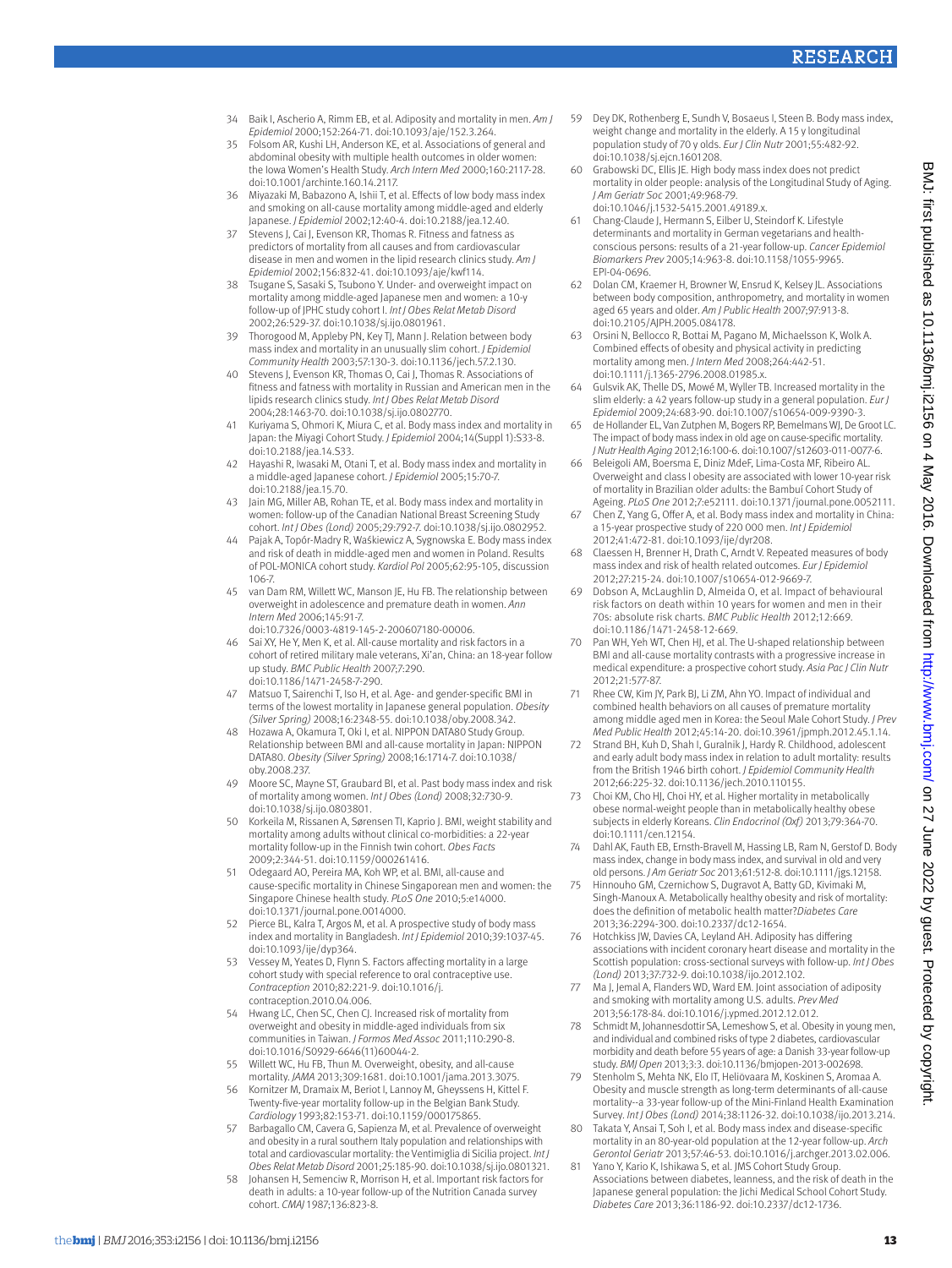- 82 Buys DR, Roth DL, Ritchie CS, et al. Nutritional risk and body mass index predict hospitalization, nursing home admissions, and mortality in community-dwelling older adults: results from the UAB Study of Aging with 8.5 years of follow-up. *J Gerontol A Biol Sci Med Sci* 2014;69:1146-53. doi:10.1093/gerona/glu024.
- 83 Clark DO, Gao S, Lane KA, et al. Obesity and 10-year mortality in very old African Americans and Yoruba-Nigerians: exploring the obesity paradox. *J Gerontol A Biol Sci Med Sci* 2014;69:1162-9. doi:10.1093/ gerona/glu035.
- 84 Ford DW, Hartman TJ, Still C, et al. Body mass index, poor diet quality, and health-related quality of life are associated with mortality in rural older adults. *J Nutr Gerontol Geriatr* 2014;33:23-34. doi:10.1080/21551197.2014.875819.
- 85 Gao S, Jin Y, Unverzagt FW, et al. Cognitive function, body mass index and mortality in a rural elderly Chinese cohort. *Arch Public Health* 2014;72:9. doi:10.1186/2049-3258-72-9.
- 86 Ghaem Maralani H, Tai BC, Wong TY, et al. The prognostic role of body mass index on mortality amongst the middle-aged and elderly: a competing risk analysis. *Diabetes Res Clin Pract* 2014;103:42-50. doi:10.1016/j.diabres.2013.11.025.
- 87 He Y, Lam TH, Jiang B, et al. Changes in BMI before and during economic development and subsequent risk of cardiovascular disease and total mortality: a 35-year follow-up study in China. *Diabetes Care* 2014;37:2540-7. doi:10.2337/dc14-0243.
- 88 Hirani V, Naganathan V, Blyth F, et al. Multiple, but not traditional risk factors predict mortality in older people: the Concord Health and Ageing in Men Project. *Age (Dordr)* 2014;36:9732. doi:10.1007/ s11357-014-9732-2.
- 89 Kokkinos P, Faselis C, Myers J, et al. Cardiorespiratory fitness and the paradoxical BMI-mortality risk association in male veterans. *Mayo Clin Proc* 2014;89:754-62. doi:10.1016/j.mayocp.2014.01.029.
- Lee Y, Kim J, Han ES, Ryu M, Cho Y, Chae S. Frailty and body mass index as predictors of 3-year mortality in older adults living in the community. *Gerontology* 2014;60:475-82. doi:10.1159/000362330.
- Liu Y, Chi HJ, Cui LF, et al. The ideal cardiovascular health metrics associated inversely with mortality from all causes and from cardiovascular diseases among adults in a Northern Chinese industrial city. *PLoS One* 2014;9:e89161. doi:10.1371/journal. pone.0089161.
- 92 McTigue KM, Chang YF, Eaton C, et al. Severe obesity, heart disease, and death among white, African American, and Hispanic postmenopausal women. *Obesity (Silver Spring)* 2014;22:801-10. doi:10.1002/oby.20224.
- 93 Mehta NK, Stenholm S, Elo IT, Aromaa A, Heliövaara M, Koskinen S. Weight histories and mortality among finnish adults: the role of duration and peak body mass index. *Epidemiology* 2014;25:707-10. doi:10.1097/EDE.0000000000000147.
- 94 Patel AV, Hildebrand IS, Gapstur SM, Body mass index and all-cause mortality in a large prospective cohort of white and black U.S. Adults. *PLoS One* 2014;9:e109153. doi:10.1371/journal.pone.0109153.
- 95 Roh L, Braun J, Chiolero A, Bopp M, Rohrmann S, Faeh D. Swiss National Cohort Study Group. Mortality risk associated with underweight: a census-linked cohort of 31,578 individuals with up to 32 years of follow-up. *BMC Public Health* 2014;14:371. doi:10.1186/1471-2458-14-371.
- 96 Singh PN, Clark RW, Herring P, Sabaté J, Shavlik D, Fraser GE. Obesity and life expectancy among long-lived Black adults. *J Gerontol A Biol Sci Med Sci* 2014;69:63-72. doi:10.1093/gerona/glt049.
- 97 Wu CY, Chou YC, Huang N, Chou YJ, Hu HY, Li CP. Association of body mass index with all-cause and cardiovascular disease mortality in the elderly. *PLoS One* 2014;9:e102589. doi:10.1371/journal.pone.0102589.
- 98 Xiao Q, Hsing AW, Park Y, et al. Body mass index and mortality among blacks and whites adults in the Prostate, Lung, Colorectal, and Ovarian (PLCO) cancer screening trial. *Obesity (Silver Spring)* 2014;22:260-8. doi:10.1002/oby.20412.
- 99 Yiengprugsawan V, Banwell C, Zhao J, Seubsman SA, Sleigh AC. Relationship between body mass index reference and all-cause mortality: evidence from a large cohort of Thai adults. *J Obes* 2014;2014:708606. doi:10.1155/2014/708606
- 100 Shil Hong E, Khang AR, Roh E, et al. Counterintuitive relationship between visceral fat and all-cause mortality in an elderly Asian population. *Obesity (Silver Spring)* 2015;23:220-7. doi:10.1002/ oby.20914.
- 101 Long G, Watkinson C, Brage S, et al. Mortality benefits of populationwide adherence to national physical activity guidelines: a prospective cohort study. *Eur J Epidemiol* 2015;30:71-9. doi:10.1007/ s10654-014-9965-5.
- 102 Suemoto CK, Lebrao ML, Duarte YA, Danaei G. Effects of body mass index, abdominal obesity, and type 2 diabetes on mortality in community-dwelling elderly in Sao Paulo, Brazil: analysis of prospective data from the SABE study. *J Gerontol A Biol Sci Med Sci* 2015;70:503-10. doi:10.1093/gerona/glu165.
- 103 Burman M, Säätelä S, Carlsson M, Olofsson B, Gustafson Y, Hörnsten C. Body mass index, Mini Nutritional Assessment, and their association with five-year mortality in very old people. *J Nutr Health Aging* 2015;19:461-7. doi:10.1007/s12603-015-0443-x.
- 104 Chung WS, Ho FM, Cheng NC, Lee MC, Yeh CJ. BMI and all-cause mortality among middle-aged and older adults in Taiwan: a population-based cohort study. *Public Health Nutr* 2015;18:1839-46. doi:10.1017/S136898001400281X.
- 105 Kumar A, Karmarkar AM, Tan A, et al. The effect of obesity on incidence of disability and mortality in Mexicans aged 50 years and older. *Salud Publica Mex* 2015;57(Suppl 1):S31-8.
- 106 Qizilbash N, Gregson J, Johnson ME, et al. BMI and risk of dementia in two million people over two decades: a retrospective cohort study. *Lancet Diabetes Endocrinol* 2015;3:431-6. doi:10.1016/ S2213-8587(15)00033-9.
- 107 Yi SW, Ohrr H, Shin SA, Yi JJ. Sex-age-specific association of body mass index with all-cause mortality among 12.8 million Korean adults: a prospective cohort study. *Int J Epidemiol* 2015;44:1696-705; [Epub
- ahead of print]. doi:10.1093/ije/dyv138. 108 Lu JL, Molnar MZ, Naseer A, Mikkelsen MK, Kalantar-Zadeh K, Kovesdy CP. Association of age and BMI with kidney function and mortality: a cohort study. *Lancet Diabetes Endocrinol* 2015;3:704-14. doi:10.1016/S2213-8587(15)00128-X.
- 109 Hong S, Yi SW, Sull JW, Hong JS, Jee SH, Ohrr H. Body mass index and mortality among Korean elderly in rural communities: Kangwha Cohort Study. *PLoS One* 2015;10:e0117731. doi:10.1371/journal.pone.0117731.
- 110 Ponce-Garcia I, Simarro-Rueda M, Carbayo-Herencia JA, et al. Group of Vascular Diseases from Albacete. Prognostic value of obesity on both overall mortality and cardiovascular disease in the general population. *PLoS One* 2015;10:e0127369. doi:10.1371/journal.pone.0127369.
- 111 Nakade M, Takagi D, Suzuki K, et al. Influence of socioeconomic status on the association between body mass index and cause-specific mortality among older Japanese adults: The AGES Cohort Study. *Prev Med* 2015;77:112-8. doi:10.1016/j.ypmed.2015.05.015.
- 112 Dankner R, Shanik M, Roth J, Luski A, Lubin F, Chetrit A. Sex and ethnic-origin specific BMI cut points improve prediction of 40-year mortality: the Israel GOH study. *Diabetes Metab Res Rev* 2015;31:530- 6. doi:10.1002/dmrr.2642.
- 113 Ganna A, Ingelsson E. 5 year mortality predictors in 498,103 UK Biobank participants: a prospective population-based study. *Lancet* 2015;386:533-40. doi:10.1016/S0140-6736(15)60175-1.
- 114 Graf CE, Karsegard VL, Spoerri A, et al. Body composition and all-cause mortality in subjects older than 65 y. *Am J Clin Nutr* 2015;101:760-7. doi:10.3945/ajcn.114.102566.
- 115 Mirbolouk M, Asgari S, Sheikholeslami F, Mirbolouk F, Azizi F, Hadaegh F. Different obesity phenotypes, and incident cardiovascular disease and mortality events in elderly Iranians: Tehran lipid and glucose study. *Geriatr Gerontol Int* 2015;15:449- 56. doi:10.1111/ggi.12295.
- 116 Pirie K, Peto R, Reeves GK, Green J, Beral V. Million Women Study Collaborators. The 21st century hazards of smoking and benefits of stopping: a prospective study of one million women in the UK. *Lancet* 2013;381:133-41. doi:10.1016/S0140-6736(12)61720-6.
- 117 Carter BD, Abnet CC, Feskanich D, et al. Smoking and mortality- beyond established causes. *N Engl J Med* 2015;372:631-40. doi:10.1056/NEJMsa1407211.
- 118 Winsløw UC, Rode L, Nordestgaard BG. High tobacco consumption lowers body weight: a Mendelian randomization study of the Copenhagen General Population Study. *Int J Epidemiol* 2015;44:540- 50. doi:10.1093/ije/dyu276.
- 119 Tan BH, Fearon KC. Cachexia: prevalence and impact in medicine. *Curr Opin Clin Nutr Metab Care* 2008;11:400-7. doi:10.1097/MCO.0b013e328300ecc1. 120 Willett WC, Dietz WH, Colditz GA. Guidelines for healthy weight. *N Engl*
- *J Med* 1999;341:427-34. doi:10.1056/NEJM199908053410607. 121 Stroup DF, Berlin JA, Morton SC, et al. Meta-analysis of observational
- studies in epidemiology: a proposal for reporting. Meta-analysis Of Observational Studies in Epidemiology (MOOSE) group. *JAMA* 2000;283:2008-12. doi:10.1001/jama.283.15.2008.
- 122 Wells G, Shea B, O'Connell D, et al. The Newcastle-Ottawa Scale (NOS) for assessing the quality of nonrandomised studies in meta-analyses. http://www.ohri.ca/programs/clinical\_epidemiology/oxford.asp, Accessed 13.08.2014.
- 123 DerSimonian R, Laird N. Meta-analysis in clinical trials. *Control Clin Trials* 1986;7:177-88. doi:10.1016/0197-2456(86)90046-2.
- 124 Greenland S, Longnecker MP. Methods for trend estimation from summarized dose-response data, with applications to meta-analysis. *Am J Epidemiol* 1992;135:1301-9.
- 125 Bagnardi V, Zambon A, Quatto P, Corrao G. Flexible meta-regression functions for modeling aggregate dose-response data, with an application to alcohol and mortality. *Am J Epidemiol* 2004;159:1077- 86. doi:10.1093/aje/kwh142.
- 126 Hamling J, Lee P, Weitkunat R, Ambühl M. Facilitating meta-analyses by deriving relative effect and precision estimates for alternative comparisons from a set of estimates presented by exposure level or disease category. *Stat Med* 2008;27:954-70. doi:10.1002/sim.3013.
- 127 Higgins JP, Thompson SG. Quantifying heterogeneity in a metaanalysis. *Stat Med* 2002;21:1539-58. doi:10.1002/sim.1186.
- 128 Egger M, Davey Smith G, Schneider M, Minder C. Bias in meta-analysis detected by a simple, graphical test. *BMJ* 1997;315:629-34. doi:10.1136/ bmj.315.7109.629.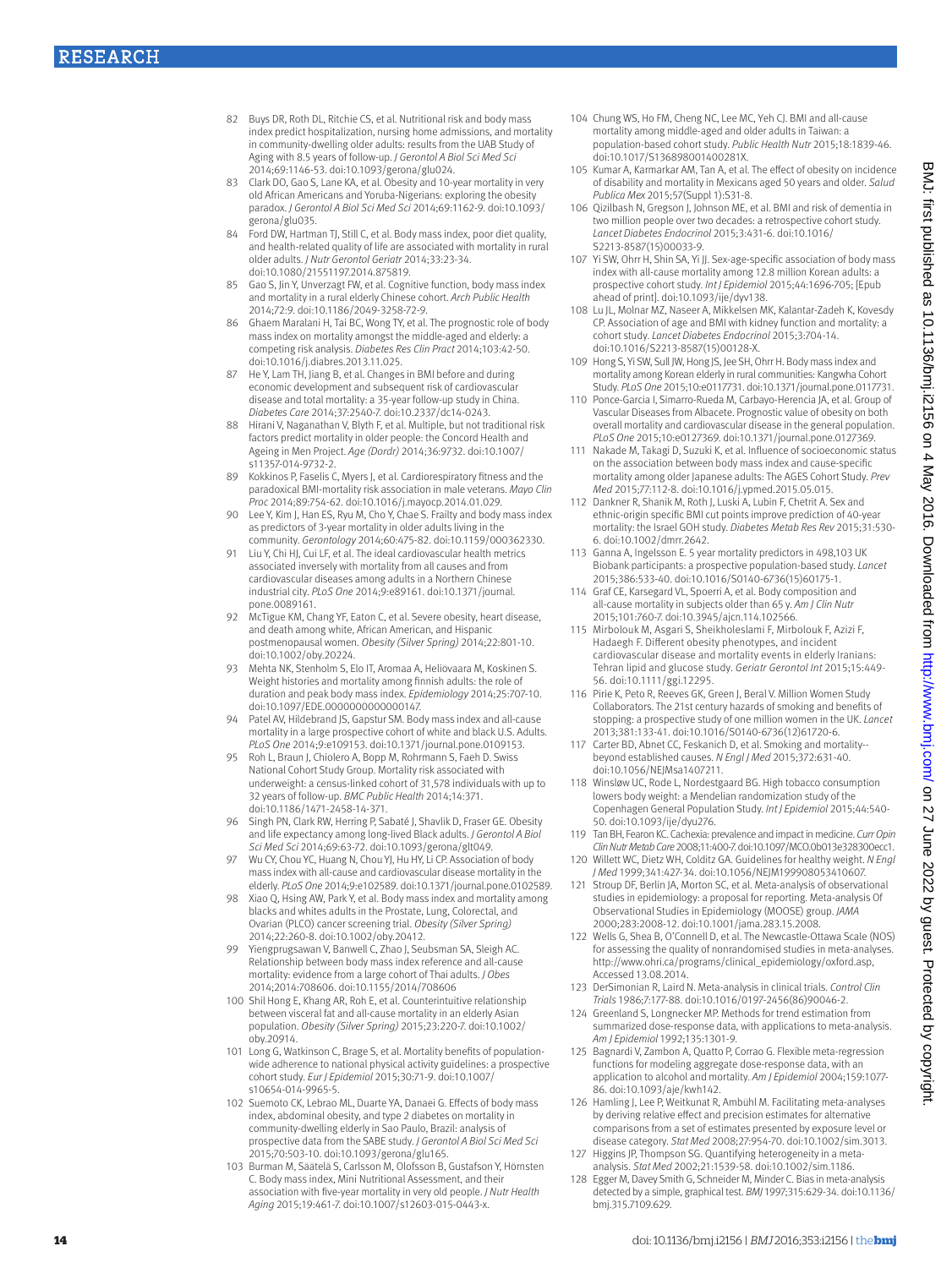- 129 Begg CB, Mazumdar M. Operating characteristics of a rank correlation test for publication bias. *Biometrics* 1994;50:1088-101. doi:10.2307/2533446.
- 130 Multiple Risk Factor Intervention Trial Research Group. Relationship between baseline risk factors and coronary heart disease and total mortality in the Multiple Risk Factor Intervention Trial. *Prev Med* 1986;15:254-73. doi:10.1016/0091-7435(86)90045-9.
- 131 Rissanen A, Heliövaara M, Knekt P, Aromaa A, Reunanen A, Maatela J. Weight and mortality in Finnish men. *J Clin Epidemiol* 1989;42:781-9. doi:10.1016/0895-4356(89)90076-0.
- 132 Rissanen A, Knekt P, Heliövaara M, Aromaa A, Reunanen A, Maatela J. Weight and mortality in Finnish women. *J Clin Epidemiol* 1991;44:787- 95. doi:10.1016/0895-4356(91)90131-R.
- 133 Ho SC. Health and social predictors of mortality in an elderly Chinese cohort. *Am J Epidemiol* 1991;133:907-21.
- 134 Sorkin JD, Muller D, Andres R. Body mass index and mortality in Seventh-day Adventist men. A critique and re-analysis. *Int J Obes Relat Metab Disord* 1994;18:752-4.
- 135 Hanson RL, McCance DR, Jacobsson LT, et al. The U-shaped association between body mass index and mortality: relationship with weight gain in a Native American population. *J Clin Epidemiol* 1995;48:903-16. doi:10.1016/0895-4356(94)00217-E.
- 136 Seidell JC, Verschuren WM, van Leer EM, Kromhout D. Overweight, underweight, and mortality. A prospective study of 48,287 men and women. *Arch Intern Med* 1996;156:958-63. doi:10.1001/ archinte.1996.00440090054006.
- 137 Hodge AM, Dowse GK, Collins VR, Zimmet PZ. Mortality in Micronesian Nauruans and Melanesian and Indian Fijians is not associated with obesity. *Am J Epidemiol* 1996;143:442-55. doi:10.1093/ oxfordjournals.aje.a008764.
- 138 Seccareccia F, Lanti M, Menotti A, Scanga M. Role of body mass index in the prediction of all cause mortality in over 62,000 men and women. The Italian RIFLE Pooling Project. Risk Factor and Life Expectancy. *J Epidemiol Community Health* 1998;52:20-6. doi:10.1136/jech.52.1.20.
- 139 Rosengren A, Wedel H, Wilhelmsen L. Body weight and weight gain during adult life in men in relation to coronary heart disease and mortality. A prospective population study. *Eur Heart J* 1999;20:269-77. doi:10.1053/euhj.1998.1235.
- 140 Allison DB, Fontaine KR, Manson JE, Stevens J, VanItallie TB. Annual deaths attributable to obesity in the United States. *JAMA* 1999;282:1530-8. doi:10.1001/jama.282.16.1530.
- 141 Østbye T, Steenhuis R, Wolfson C, Walton R, Hill G. Predictors of five-year mortality in older Canadians: the Canadian Study of Health and Aging. *J Am Geriatr Soc* 1999;47:1249-54. doi:10.1111/j.1532-5415.1999.tb05207.x.
- 142 Andersen LB, Schnohr P, Schroll M, Hein HO. All-cause mortality associated with physical activity during leisure time, work, sports, and cycling to work. *Arch Intern Med* 2000;160:1621-8. doi:10.1001/ archinte.160.11.1621.
- 143 Fortes C, Forastiere F, Farchi S, Rapiti E, Pastori G, Perucci CA. Diet and overall survival in a cohort of very elderly people. *Epidemiology* 2000;11:440-5. doi:10.1097/00001648-200007000-00013.
- 144 Haapanen-Niemi N, Miilunpalo S, Pasanen M, Vuori I, Oja P, Malmberg J. Body mass index, physical inactivity and low level of physical fitness as determinants of all-cause and cardiovascular disease mortality--16 y follow-up of middle-aged and elderly men and women. *Int J Obes Relat Metab Disord* 2000;24:1465-74. doi:10.1038/sj.ijo.0801426.
- 145 Hara M, Mori M, Shono N, Higaki Y, Nishizumi M. Lifestyle-related risk factors for total and cancer mortality in men and women. *Environ Health Prev Med* 2000;5:90-6. doi:10.1265/ehpm.2000.90.
- 146 Strawbridge WJ, Wallhagen MI, Shema SJ. New NHLBI clinical guidelines for obesity and overweight: will they promote health?*Am J Public Health* 2000;90:340-3. doi:10.2105/AJPH.90.3.340.
- 147 Katzmarzyk PT, Craig CL, Bouchard C. Original article underweight, overweight and obesity: relationships with mortality in the 13-year follow-up of the Canada Fitness Survey. *J Clin Epidemiol* 2001;54:916- 20. doi:10.1016/S0895-4356(01)00356-0.
- 148 Niverthi M, Ivanovic B. Body mass index and mortality in an insured population. *J Insur Med* 2001;33:321-8.
- 149 Wannamethee SG, Shaper AG, Walker M. Weight change, body weight and mortality: the impact of smoking and ill health. *Int J Epidemiol* 2001;30:777-86. doi:10.1093/ije/30.4.777.
- 150 Osler M, Heitmann BL, Gerdes LU, Jørgensen LM, Schroll M. Dietary patterns and mortality in Danish men and women: a prospective observational study. *Br J Nutr* 2001;85:219-25. doi:10.1079/ BJN2000240.
- Farrell SW, Braun L, Barlow CE, Cheng YJ, Blair SN. The relation of body mass index, cardiorespiratory fitness, and all-cause mortality in women. *Obes Res* 2002;10:417-23. doi:10.1038/oby.2002.58.
- 152 Miller MD, Crotty M, Giles LC, et al. Corrected arm muscle area: an independent predictor of long-term mortality in community-dwelling older adults?*J Am Geriatr Soc* 2002;50:1272-7. doi:10.1046/j.1532-5415.2002.50316.x.
- 153 Wang Z, Hoy WE. Body mass index and mortality in aboriginal Australians in the Northern Territory. *Aust N Z J Public Health* 2002;26:305-10. doi:10.1111/j.1467-842X.2002.tb00176.x.
- 154 Somes GW, Kritchevsky SB, Shorr RI, Pahor M, Applegate WB. Body mass index, weight change, and death in older adults: the systolic hypertension in the elderly program. *Am J Epidemiol* 2002;156:132-8. doi:10.1093/aje/kwf019.
- 155 Lubin F, Lusky A, Chetrit A, Dankner R. Lifestyle and ethnicity play a role in all-cause mortality. *J Nutr* 2003;133:1180-5.
- 156 Hosegood V, Campbell OM. Body mass index, height, weight, arm circumference, and mortality in rural Bangladeshi women: a 19-y longitudinal study. *Am J Clin Nutr* 2003;77:341-7.
- 157 Sundquist K, Qvist J, Sundquist J, Johansson SE. Frequent and occasional physical activity in the elderly: a 12-year follow-up study of mortality. *Am J Prev Med* 2004;27:22-7. doi:10.1016/j. amepre.2004.03.011.
- 158 Maru S, van der Schouw YT, Gimbrère CH, Grobbee DE, Peeters PH. Body mass index and short-term weight change in relation to mortality in Dutch women after age 50 y. *Am J Clin Nutr* 2004;80:231-6.
- 159 Hu FB, Willett WC, Li T, Stampfer MJ, Colditz GA, Manson JE. Adiposity as compared with physical activity in predicting mortality among women. *N Engl J Med* 2004;351:2694-703. doi:10.1056/NEJMoa042135.
- 160 Hu G, Tuomilehto J, Silventoinen K, Barengo NC, Peltonen M, Jousilahti P. The effects of physical activity and body mass index on cardiovascular, cancer and all-cause mortality among 47 212 middle-aged Finnish men and women. *Int J Obes (Lond)* 2005;29:894- 902. doi:10.1038/sj.ijo.0802870.
- 161 Nyholm M, Merlo J, Råstam L, Lindblad U. Overweight and all-cause mortality in a Swedish rural population: Skaraborg Hypertension and Diabetes Project. *Scand J Public Health* 2005;33:478-86. doi:10.1080/14034940510006102.
- 162 Iribarren C, Jacobs DR, Kiefe CI, et al. Causes and demographic, medical, lifestyle and psychosocial predictors of premature mortality: the CARDIA study. *Soc Sci Med* 2005;60:471-82. doi:10.1016/j.socscimed.2004.06.007.
- 163 Hjartåker A, Adami HO, Lund E, Weiderpass E. Body mass index and mortality in a prospectively studied cohort of Scandinavian women: the women's lifestyle and health cohort study. *Eur J Epidemiol* 2005;20:747-54. doi:10.1007/s10654-005-2145-x.
- 164 Gu D, He J, Duan X, et al. Body weight and mortality among men and women in China. *JAMA* 2006;295:776-83. doi:10.1001/ jama.295.7.776.
- 165 Tsai SP, Donnelly RP, Wendt JK. Obesity and mortality in a prospective study of a middle-aged industrial population. *J Occup Environ Med* 2006;48:22-7. doi:10.1097/01.jom.0000184866.49000.e5.
- 166 Lawlor DA, Hart CL, Hole DJ, Davey Smith G. Reverse causality and confounding and the associations of overweight and obesity with mortality. *Obesity (Silver Spring)* 2006;14:2294-304. doi:10.1038/oby.2006.269.
- 167 Price GM, Uauy R, Breeze E, Bulpitt CJ, Fletcher AE. Weight, shape, and mortality risk in older persons: elevated waist-hip ratio, not high body mass index, is associated with a greater risk of death. *Am J Clin Nutr* 2006;84:449-60.
- 168 Schooling CM, Lam TH, Li ZB, et al. Obesity, physical activity, and mortality in a prospective chinese elderly cohort. *Arch Intern Med* 2006;166:1498-504. doi:10.1001/archinte.166.14.1498.
- 169 Baldinger B, Schwarz C, Jaggy C. Cardiovascular risk factors, BMI and mortality in a cohort of Swiss males (1976-2001) with high-sumassured life insurance cover. *J Insur Med* 2006;38:44-53.
- 170 Ray AL, Semba RD, Walston J, et al. Low serum selenium and total carotenoids predict mortality among older women living in the community: the women's health and aging studies. *J Nutr* 2006;136:172-6.
- 171 Tice JA, Kanaya A, Hue T, et al. Risk factors for mortality in middle-aged women. *Arch Intern Med* 2006;166:2469-77. doi:10.1001/archinte.166.22.2469.
- 172 Corrada MM, Kawas CH, Mozaffar F, Paganini-Hill A. Association of body mass index and weight change with all-cause mortality in the elderly. *Am J Epidemiol* 2006;163:938-49. doi:10.1093/aje/kwj114.
- 173 Smith TC, Wingard DL, Smith B, Kritz-Silverstein D, Barrett-Connor E. Walking decreased risk of cardiovascular disease mortality in older adults with diabetes. *J Clin Epidemiol* 2007;60:309-17. doi:10.1016/j. jclinepi.2006.06.013.
- 174 Gale CR, Martyn CN, Cooper C, Sayer AA. Grip strength, body composition, and mortality. *Int J Epidemiol* 2007;36:228-35. doi:10.1093/ije/dyl224.
- 175 Janssen I. Morbidity and mortality risk associated with an overweight BMI in older men and women. *Obesity (Silver Spring)* 2007;15:1827- 40. doi:10.1038/oby.2007.217.
- 176 Greenberg JA, Fontaine K, Allison DB. Putative biases in estimating mortality attributable to obesity in the US population. *Int J Obes (Lond)* 2007;31:1449-55. doi:10.1038/sj.ijo.0803615.
- 177 Al Snih S, Ottenbacher KJ, Markides KS, Kuo YF, Eschbach K, Goodwin JS. The effect of obesity on disability vs mortality in older Americans. *Arch Intern Med* 2007;167:774-80. doi:10.1001/archinte.167.8.774.
- 178 Flegal KM, Graubard BI, Williamson DF, Gail MH. Impact of smoking and preexisting illness on estimates of the fractions of deaths associated with underweight, overweight, and obesity in the US population. *Am J Epidemiol* 2007;166:975-82. doi:10.1093/aje/kwm152.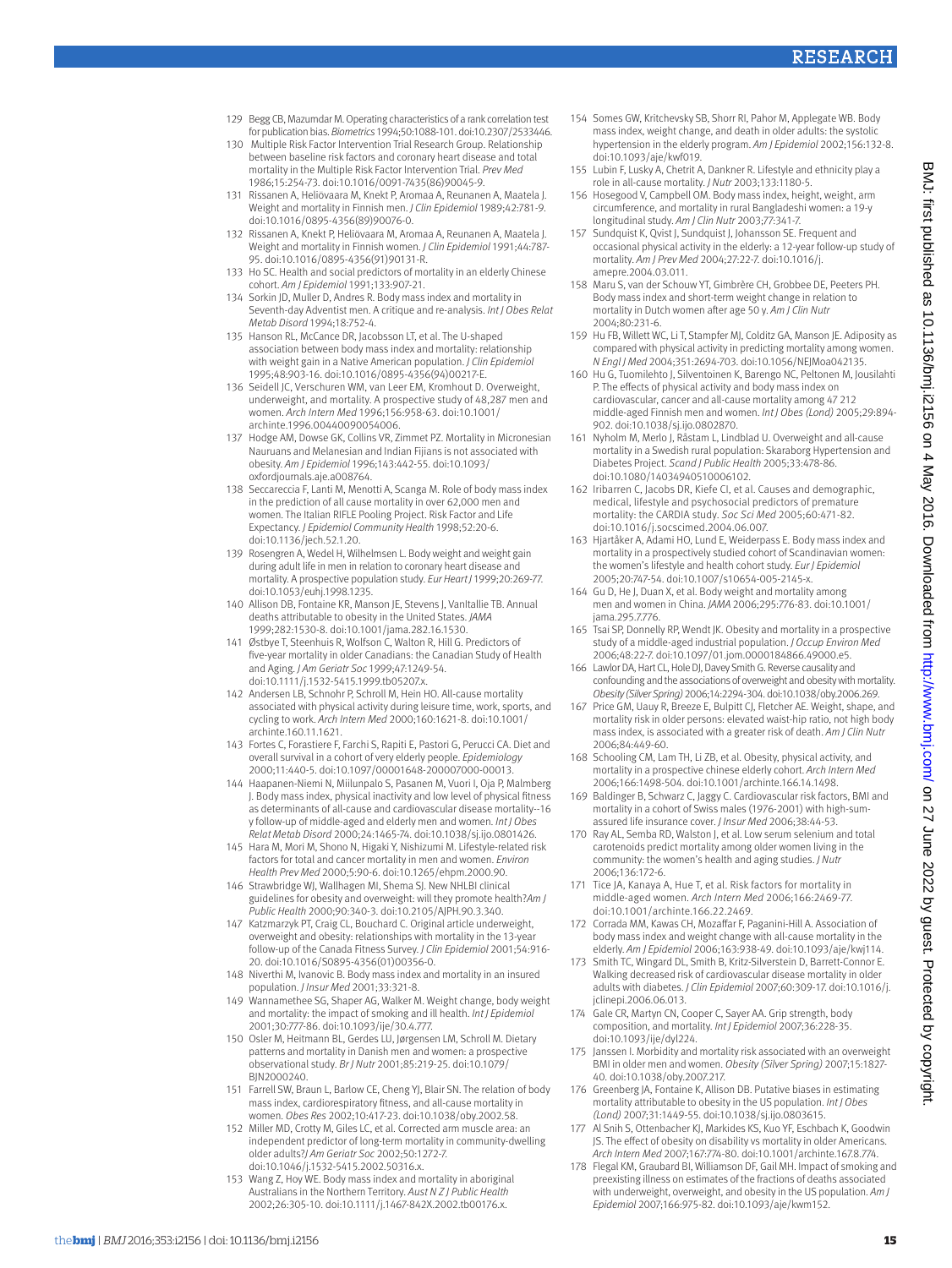- 179 Mazza A, Zamboni S, Tikhonoff V, Schiavon L, Pessina AC, Casiglia E. Body mass index and mortality in elderly men and women from general population. The experience of Cardiovascular Study in the Elderly (CASTEL). *Gerontology* 2007;53:36-45. doi:10.1159/000095783.
- 180 Simpson JA, MacInnis RJ, Peeters A, Hopper JL, Giles GG, English DR. A comparison of adiposity measures as predictors of all-cause mortality: the Melbourne Collaborative Cohort Study. *Obesity (Silver Spring)* 2007;15:994-1003. doi:10.1038/oby.2007.622.
- 181 Locher JL, Roth DL, Ritchie CS, et al. Body mass index, weight loss, and mortality in community-dwelling older adults. *J Gerontol A Biol Sci Med Sci* 2007;62:1389-92. doi:10.1093/gerona/62.12.1389.
- 182 Fujino Y. Japan Collaborative Cohort Study for Evaluation of Cancer. Anthropometry, development history and mortality in the Japan Collaborative Cohort Study for Evaluation of Cancer (JACC). *Asian Pac J Cancer Prev* 2007;8(Suppl):105-12.
- 183 Gelber RP, Kurth T, Manson JE, Buring JE, Gaziano JM. Body mass index and mortality in men: evaluating the shape of the association. *Int J Obes (Lond)* 2007;31:1240-7. doi:10.1038/sj.ijo.0803564.
- 184 Luchsinger JA, Patel B, Tang MX, Schupf N, Mayeux R. Body mass index, dementia, and mortality in the elderly. *J Nutr Health Aging* 2008;12:127-31. doi:10.1007/BF02982565.
- 185 Kivimäki M, Ferrie JE, Batty GD, et al. Optimal form of operationalizing BMI in relation to all-cause and cause-specific mortality: the original Whitehall study. *Obesity (Silver Spring)* 2008;16:1926-32. doi:10.1038/oby.2008.322.
- 186 Pednekar MS, Hakama M, Hebert JR, Gupta PC. Association of body mass index with all-cause and cause-specific mortality: findings from a prospective cohort study in Mumbai (Bombay), India. *Int J Epidemiol* 2008;37:524-35. doi:10.1093/ije/dyn001.
- 187 Tsai SP, Wen CP, Chan HT, Chiang PH, Tsai MK, Cheng TY. The effects of pre-disease risk factors within metabolic syndrome on all-cause and cardiovascular disease mortality. *Diabetes Res Clin Pract* 2008;82:148-56. doi:10.1016/j.diabres.2008.07.016.
- 188 Sauvaget C, Ramadas K, Thomas G, Vinoda J, Thara S, Sankaranarayanan R. Body mass index, weight change and mortality risk in a prospective study in India. *Int J Epidemiol* 2008;37:990-1004. doi:10.1093/ije/dyn059.
- 189 Ringbäck Weitoft G, Eliasson M, Rosén M. Underweight, overweight and obesity as risk factors for mortality and hospitalization. *Scand J Public Health* 2008;36:169-76. doi:10.1177/1403494807085080.
- 190 Kulminski AM, Arbeev KG, Kulminskaya IV, et al. Body mass index and nine-year mortality in disabled and nondisabled older U.S. individuals. *J Am Geriatr Soc* 2008;56:105-10. doi:10.1111/j.1532-5415.2007.01494.x.
- 191 Reuser M, Bonneux LG, Willekens FJ. Smoking kills, obesity disables: a multistate approach of the US Health and Retirement Survey. *Obesity (Silver Spring)* 2009;17:783-9. doi:10.1038/oby.2008.640.
- 192 Ferrie JE, Singh-Manoux A, Kivimäki M, et al. Cardiorespiratory risk factors as predictors of 40-year mortality in women and men. *Heart* 2009;95:1250-7. doi:10.1136/hrt.2008.164251.
- 193 Guallar-Castillón P, Balboa-Castillo T, López-García E, et al. BMI, waist circumference, and mortality according to health status in the older adult population of Spain. *Obesity (Silver Spring)* 2009;17:2232-8. doi:10.1038/oby.2009.115.
- 194 Walter S, Kunst A, Mackenbach J, Hofman A, Tiemeier H. Mortality and disability: the effect of overweight and obesity. *Int J Obes (Lond)* 2009;33:1410-8. doi:10.1038/ijo.2009.176.
- 195 Klenk J, Nagel G, Ulmer H, et al. VHM&PP Study Group. Body mass index and mortality: results of a cohort of 184,697 adults in Austria. *Eur J Epidemiol* 2009;24:83-91. doi:10.1007/s10654-009-9312-4.
- 196 Wändell PE, Carlsson AC, Theobald H. The association between BMI value and long-term mortality. *Int J Obes (Lond)* 2009;33:577-82. doi:10.1038/ijo.2009.36.
- 197 Stessman J, Jacobs JM, Ein-Mor E, Bursztyn M. Normal body mass index rather than obesity predicts greater mortality in elderly people: the Jerusalem longitudinal study. *J Am Geriatr Soc* 2009;57:2232-8. doi:10.1111/j.1532-5415.2009.02567.x.
- 198 Cesari M, Pahor M, Lauretani F, et al. Skeletal muscle and mortality results from the InCHIANTI Study. *J Gerontol A Biol Sci Med Sci* 2009;64:377-84. doi:10.1093/gerona/gln031.
- 199 Neovius M, Sundström J, Rasmussen F. Combined effects of overweight and smoking in late adolescence on subsequent mortality: nationwide cohort study. *BMJ* 2009;338:b496. doi:10.1136/bmj.b496.
- 200 Iversen L, Hannaford PC, Lee AJ, Elliott AM, Fielding S. Impact of lifestyle in middle-aged women on mortality: evidence from the Royal College of General Practitioners' Oral Contraception Study. *Br J Gen Pract* 2010;60:563-9. doi:10.3399/bjgp10X515052.
- 201 Orpana HM, Berthelot JM, Kaplan MS, Feeny DH, McFarland B, Ross NA. BMI and mortality: results from a national longitudinal study of Canadian adults. *Obesity (Silver Spring)* 2010;18:214-8. doi:10.1038/ oby.2009.191.
- 202 Arnlöv J, Ingelsson E, Sundström J, Lind L. Impact of body mass index and the metabolic syndrome on the risk of cardiovascular disease and death in middle-aged men. *Circulation* 2010;121:230-6. doi:10.1161/ CIRCULATIONAHA.109.887521.
- 203 Vapattanawong P, Aekplakorn W, Rakchanyaban U, Prasartkul P, Porapakkham Y. Obesity and mortality among older Thais: a four year follow up study. *BMC Public Health* 2010;10:604. doi:10.1186/1471-2458-10-604.
- 204 Bellocco R, Jia C, Ye W, Lagerros YT. Effects of physical activity, body mass index, waist-to-hip ratio and waist circumference on total mortality risk in the Swedish National March Cohort. *Eur J Epidemiol* 2010;25:777-88. doi:10.1007/s10654-010-9497-6.
- 205 Lantz PM, Golberstein E, House JS, Morenoff J. Socioeconomic and behavioral risk factors for mortality in a national 19-year prospective study of U.S. adults. *Soc Sci Med* 2010;70:1558-66. doi:10.1016/j. socscimed.2010.02.003.
- 206 Berraho M, Nejjari C, Raherison C, et al. Body mass index, disability, and 13-year mortality in older French adults. *J Aging Health* 2010;22:68-83. doi:10.1177/0898264309349422.
- 207 Atlantis E, Browning C, Kendig H. Body mass index and unintentional weight change associated with all-cause mortality in older Australians: the Melbourne Longitudinal Studies on Healthy Ageing (MELSHA). *Age Ageing* 2010;39:643-6. doi:10.1093/ageing/afq073.
- 208 Nagai M, Kuriyama S, Kakizaki M, et al. Effect of age on the association between body mass index and all-cause mortality: the Ohsaki cohort study. *J Epidemiol* 2010;20:398-407. doi:10.2188/jea.JE20090204.
- 209 Byun W, Sieverdes JC, Sui X, et al. Effect of positive health factors and all-cause mortality in men. *Med Sci Sports Exerc* 2010;42:1632-8. doi:10.1249/MSS.0b013e3181d43f29.
- 210 Carlsson S, Andersson T, de Faire U, Lichtenstein P, Michaëlsson K, Ahlbom A. Body mass index and mortality: is the association explained by genetic factors?*Epidemiology* 2011;22:98-103. doi:10.1097/EDE.0b013e3181fce2a2.
- 211 Klijs B, Mackenbach JP, Kunst AE. Obesity, smoking, alcohol consumption and years lived with disability: a Sullivan life table approach. *BMC Public Health* 2011;11:378. doi:10.1186/1471-2458-11-378.
- 212 Lin WY, Tsai SL, Albu JB, et al. Body mass index and all-cause mortality in a large Chinese cohort. *CMAJ* 2011;183:E329-36. doi:10.1503/ cmaj.100303.
- 213 Lisko I, Tiainen K, Stenholm S, Luukkaala T, Hervonen A, Jylhä M. Body mass index, waist circumference, and waist-to-hip ratio as predictors of mortality in nonagenarians: the Vitality 90+ Study. *J Gerontol A Biol Sci Med Sci* 2011;66:1244-50. doi:10.1093/gerona/glr147.
- 214 Wee CC, Huskey KW, Ngo LH, et al. Obesity, race, and risk for death or functional decline among Medicare beneficiaries: a cohort study. *Ann Intern Med* 2011;154:645-55.

doi:10.7326/0003-4819-154-10-201105170-00003. 215 Puddu PE, Menotti A, Tolonen H, Nedeljkovic S, Kafatos AG. Determinants of 40-year all-cause mortality in the European cohorts

- of the Seven Countries Study. *Eur J Epidemiol* 2011;26:595-608. doi:10.1007/s10654-011-9600-7. 216 Cohen-Mansfield I, Perach R. Is there a reversal in the effect of obesity
- on mortality in old age?*J Aging Res* 2011;2011:765071. doi:10.4061/2011/765071
- 217 Niedhammer I, Bourgkard E, Chau N. Lorhandicap Study Group. Occupational and behavioural factors in the explanation of social inequalities in premature and total mortality: a 12.5-year follow-up in the Lorhandicap study. *Eur J Epidemiol* 2011;26:1-12. doi:10.1007/ s10654-010-9506-9.
- 218 Mehta NK, Chang VW. Secular declines in the association between obesity and mortality in the United States. *Popul Dev Rev* 2011;37:435-51. doi:10.1111/j.1728-4457.2011.00429.x.
- 219 Heir T, Erikssen J, Sandvik L. Overweight as predictor of long-term mortality among healthy, middle-aged men: a prospective cohort study. *Prev Med* 2011;52:223-6.
- 220 Tognon G, Rothenberg E, Eiben G, Sundh V, Winkvist A, Lissner L. Does the Mediterranean diet predict longevity in the elderly? A Swedish perspective. *Age (Dordr)* 2011;33:439-50. doi:10.1007/ s11357-010-9193-1.
- 221 Bessonova L, Marshall SF, Ziogas A, et al. The association of body mass index with mortality in the California Teachers Study. *Int J Cancer* 2011;129:2492-501. doi:10.1002/ijc.25905.
- 222 Tsai AC, Hsiao ML. The association of body mass index (BMI) with all-cause mortality in older Taiwanese: results of a national cohort study. *Arch Gerontol Geriatr* 2012;55:217-20. doi:10.1016/j. archger.2011.08.006.
- 223 Zunzunegui MV, Sanchez MT, Garcia A, Casado JM, Otero A. Body mass index and long-term mortality in an elderly Mediterranean population. *J Aging Health* 2012;24:29-47. doi:10.1177/0898264311408419.
- 224 Katzmarzyk PT, Reeder BA, Elliott S, et al. Body mass index and risk of cardiovascular disease, cancer and all-cause mortality. *Can J Public Health* 2012;103:147-51.
- 225 Fontaine KR, McCubrey R, Mehta T, et al. Body mass index and mortality rate among Hispanic adults: a pooled analysis of multiple epidemiologic data sets. *Int J Obes (Lond)* 2012;36:1121-6. doi:10.1038/ijo.2011.194.
- 226 Jerant A, Franks P. Body mass index, diabetes, hypertension, and short-term mortality: a population-based observational study, 2000-2006. *J Am Board Fam Med* 2012;25:422-31. doi:10.3122/ jabfm.2012.04.110289.

16